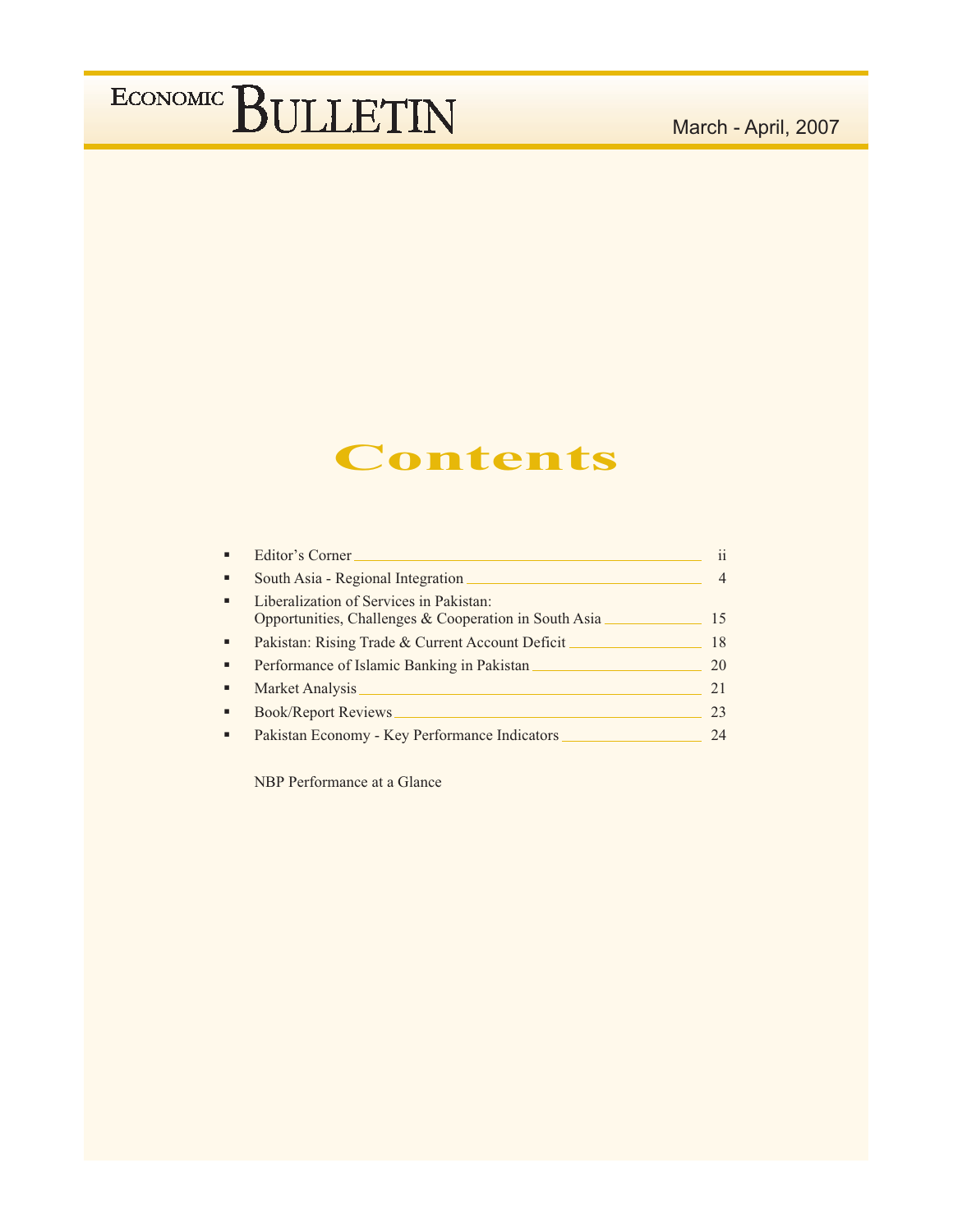## **Editor's Corner**

Dear Readers.

Pakistan Development Forum, an annual even held at the eve of the Federal Budget took place in Islamabad early April '07. The Forum provides the opportunity for the country's development partners to interact, review the economic achievements, the challenges and discuss the future development needs and strategies.

The Demographic Dividend: Unleasing the Human Potential was this year's theme. The people of Pakistan are the country's biggest asset and can contribute to the development process of the economy. Endowed with a large human capital base, where half of the population is below the age of 19, and where the proportion of working age population is increasing, accompanied with a decline in dependent age population, the opportunities --- demographic dividend for the economy is immense.

Pakistan can gainfully utilize this vast human resource appropriately by providing the right kind of education and skills. Looking at the labour force profile in Pakistan, we see that around 30 percent of the labour force is in the age bracket of 15-24 years. If this young population receives education and is provided with opportunities to develop its skills which meets the needs of today's workplace it would be immensely beneficial to the development of the human capital.

Development strategy that the Government pursues must encourage growth of sectors with job potential and where poverty is pervasive, e.g. rural non-farm (livestock, dairy), SMEs, etc. Unlike other economies, which have a large ageing population, Pakistan's young population can contribute more to the development process in the country.

The stakeholders attending the Forum discussed the developments that have taken place and the various reforms undertaken to generate employment and income for the people so to help eliminate poverty in the country. The Government is working towards PRSP II which will replace PRSP I, which has completed three years implementation plan. As countries globally make a transition towards knowledge based economy, a developing country like Pakistan faces new opportunities and challenges. PRSP II will have to align with this change taking place.

Demographic transition taking place in Pakistan, where the share of young people in working age population is growing, necessitates a rethinking of the poverty reduction strategy. Pillar I of PRSP II looks into the demographic dividend and its implications for the country. To provide a strong base for reaping the demographic dividend, the focus is on developing a world class infrastructure, energy and water security. Listed high on the government's agenda is commitment to improve the competitiveness and productivity of enterprises, development of special economic zones and industrial parks and reduction in the cost of doing business. The investment returns to the economy from increased infrastructure spending and improved competitiveness will lead to sustained economic growth which has proven to be effective in poverty reduction and employment generation. As infrastructure develops and costs of doing business gain a competitive advantage more new investment would come in creating thousands of new employment opportunities.

Taking into consideration the deliberations at the Pakistan Development Forum, it is expected that the Public Sector Development Programme of the forthcoming Federal Budget 2007-08 would be framed in the light of these talks.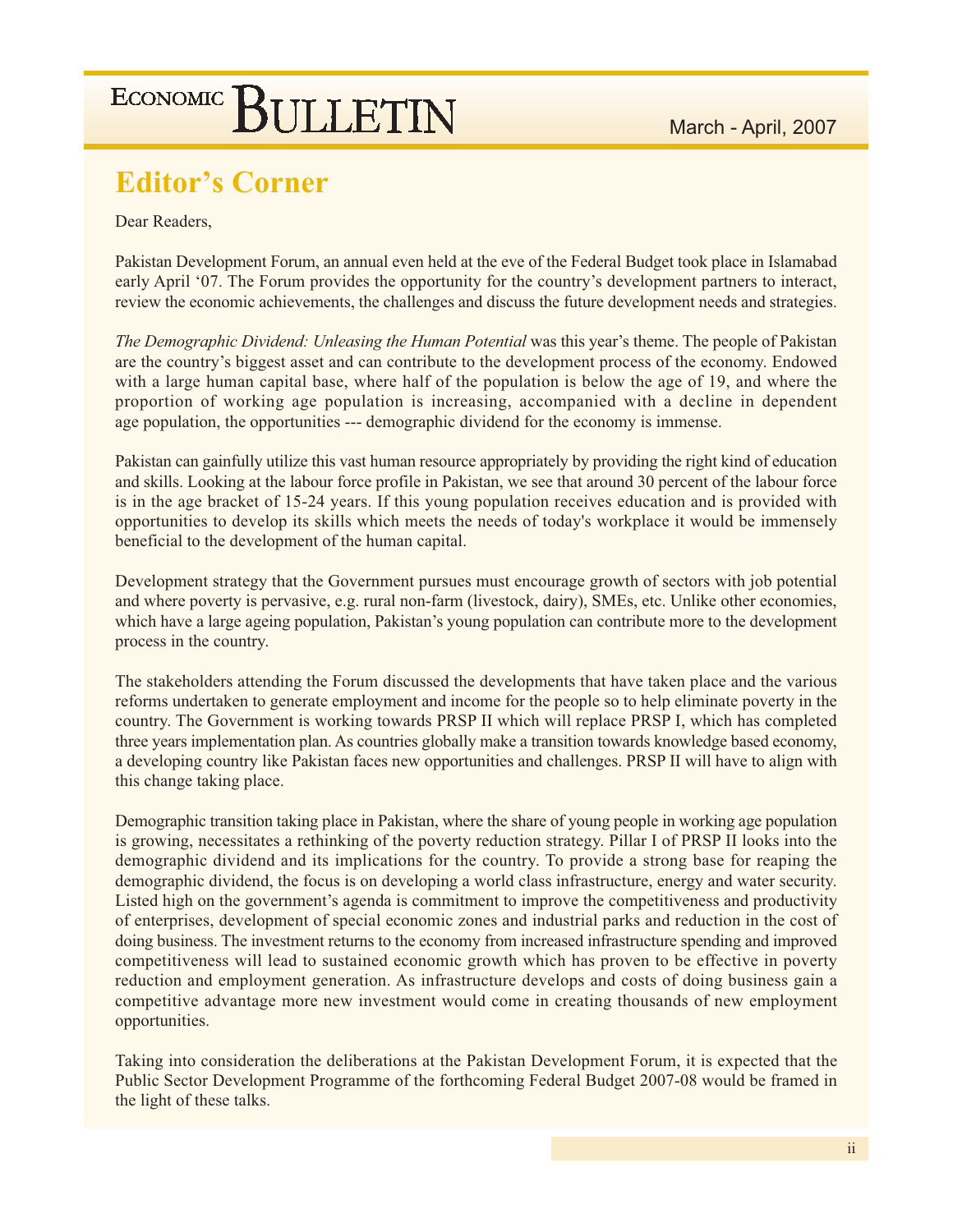Given a high poverty ratio in rural areas where 68 percent of the population resides, the burden is borne by the agricultural sector, as the non-farm sector is little developed. As this sector is still a crucial contributor to the national economy, its accelerated growth, especially of high value agricultural activities, will continue to be the cornerstone of government's overall strategy to reduce poverty. There is huge potential for the development of dairy farming, horticulture and agri-business, such as floriculture, fruit processing, and fisheries. This would lend support to rural development, employment generation and poverty alleviation. Opportunities are immense for the development of agri-business in Pakistan, given its large domestic market, strategic location, rising domestic income levels, low cost human capital and a large agriculture resource base.

Major investment projects for the development of dairy farming would help the landless poor, small households and women who play an extensive role in livestock. As the activity is spread all over the country, it would assist in balanced regional development, and gradually turn the sector internationally competitive.

The backward regions of the country pose a challenge for the government. People residing in these areas have poor access to public services, have limited livelihood opportunities, suffer from social disparities, are faced with socio-cultural barriers, have poor access to health facilities, sanitation facilities, clean water supply, women welfare centres, educational facilities, farm to market roads etc. To bring about equal opportunities, the people of such regions need education, provision of health centres, incentives for female teachers, schools, promotion of female literacy among others.

Water management has become important in Pakistan as it irrigates large areas of agricultural land, we need it for our economic activities, livelihood and environment. Surface water has become scarce, storages are depleting in capacity, ground water levels are going down and the quality of water is outdated. Increased public investment would be needed to increase the water reservoir capacity, bring efficiency in water usage and improve irrigation efficiency.

Also discussed at the Forum was the need to move up the global competitiveness curve. This would necessitate improving upon the institutions, infrastructure, education and training, technological readiness, health among others. Higher allocations for social sector would go a long way for improving competitiveness which leads to sustained economic growth which has proven to be effective in poverty reduction and employment generation.

Ayesha Mahn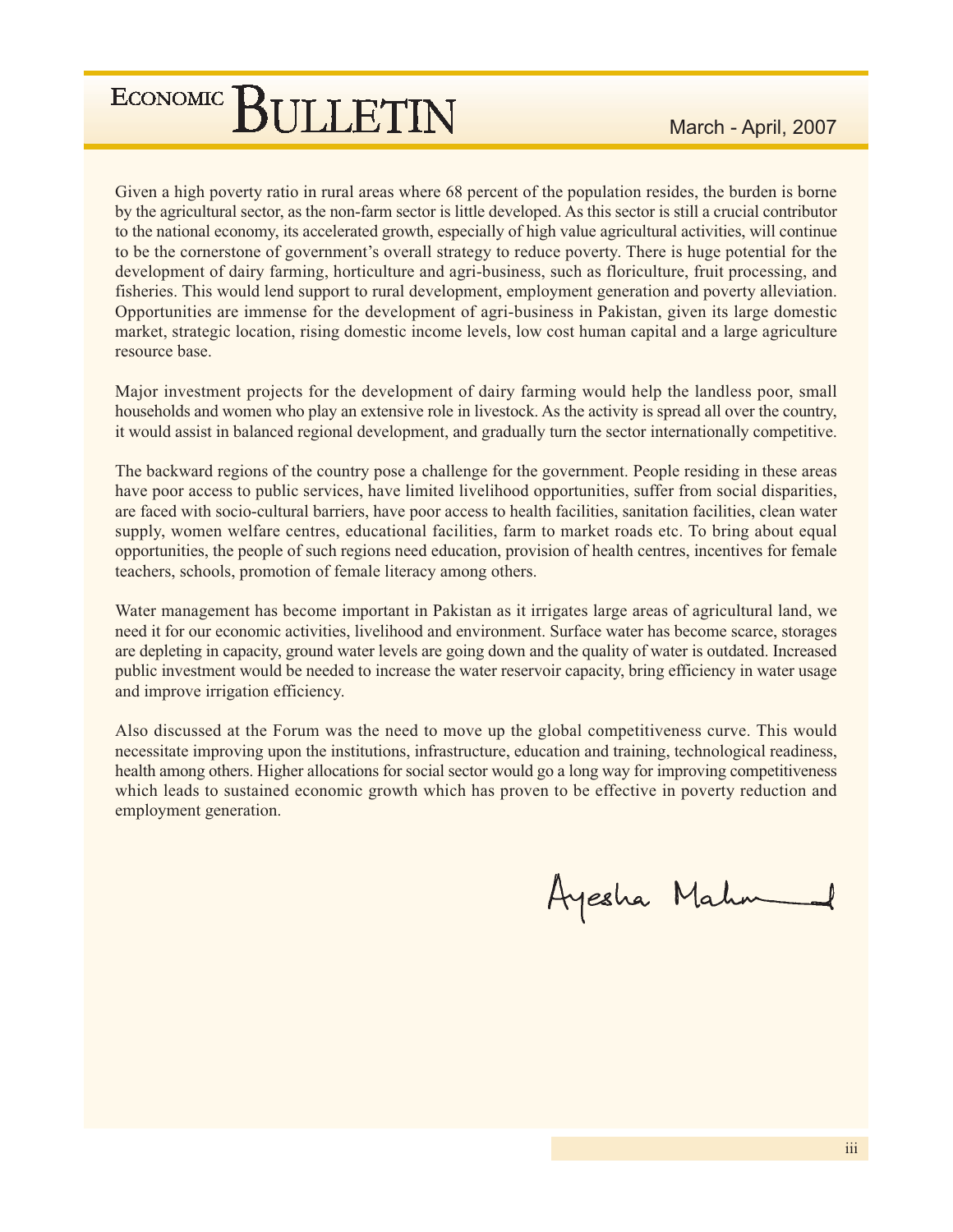### March - April, 2007

# ECONOMIC BULLETIN

**South Asia - Regional Integration** 

Regional trade groupings have now become a part of the global trading system. Though they have existed for many years in various parts of the world, but have risen rapidly only in the last decade. In South Asia, the South Asian Association for Regional Cooperation (SAARC) was founded in 1985, with Bangladesh, Bhutan, India, the Maldives, Nepal, Pakistan and Sri Lanka as its members. Afghanistan joined the regional group at the 14th Saarc Summit held in New Delhi early April. Some members of the regional grouping have bilateral arrangements with other countries within and outside the region.

The SAARC region with about 15 percent of the world's arable land has about 23 percent of the world's population, but accounts for only 2 percent of global gross domestic product and 1.2 percent of world trade. Out of the almost 700 million people living in poverty throughout Asia, some 430 million live in South Asia --- that is 40 percent of the world's poor.

Compared to other regions, the trade performance of South Asia has been poor. Intra-regional trade as a percentage of total trade volume is around 4-5 percent. While in some other groups it is much higher: NAFTA 37 percent, EU 63 percent and ASEAN 38 percent. Among all the regions, South Asia is the least integrated when measured as a share of GDP. Intra-regional trade in South Asia is only a fraction of East Asia's over 27 percent of GDP and is even behind Sub-Saharan Africa.

While individual members of SAARC have made progress towards integrating with the global economy, integration within the region is limited.

A World Bank report 'South Asia: Growth and Regional Integration', states, South Asia is the least integrated region in the world, where integration is measured by intra-regional trade in goods, capital, and ideas. Intra-regional

trade as a share of total trade is the lowest for South Asia. There is little cross-border movement of people, or the number of telephone calls, or the purchase of technology and royalty payments, are all low for South Asia. In South Asia, only 7 percent of international telephone calls are regional, compared to 71 percent for East Asia. Poor connectivity, cross-border conflicts, and concerns about security, have all contributed to South Asia being the least integrated region in the world.



The paper, South Asian Regional Trade Agreements: Perspectives, Issues and Options, Jayanta Roy, writes, 'the low level of intraregional trade has resulted from several factors. A limited export base, relatively inefficient and uncompetitive production structure in the neighbouring countries, high barriers to investment, large scale informal illegal border trade, poor cross border trading infrastructure and failure of SAPTA.

Regional cooperation has eluded SAARC as shown in the book, 'New Life Within SAARC,' edited by Dev Raj Dahal and Nischal N. *Pandey*. The regional body has not made much progress even after 20 long years. One of the failures of the regional grouping was its failure in identifying the areas where the countries of the region could cooperate.

Low barriers in the early years

Factors

for low

trade

More recently member countries have been able to separate politics from economic cooperation and have identified and agreed on areas where they could cooperate - fighting

Rise in regional groupings

Low intra

**SAARC** 

trade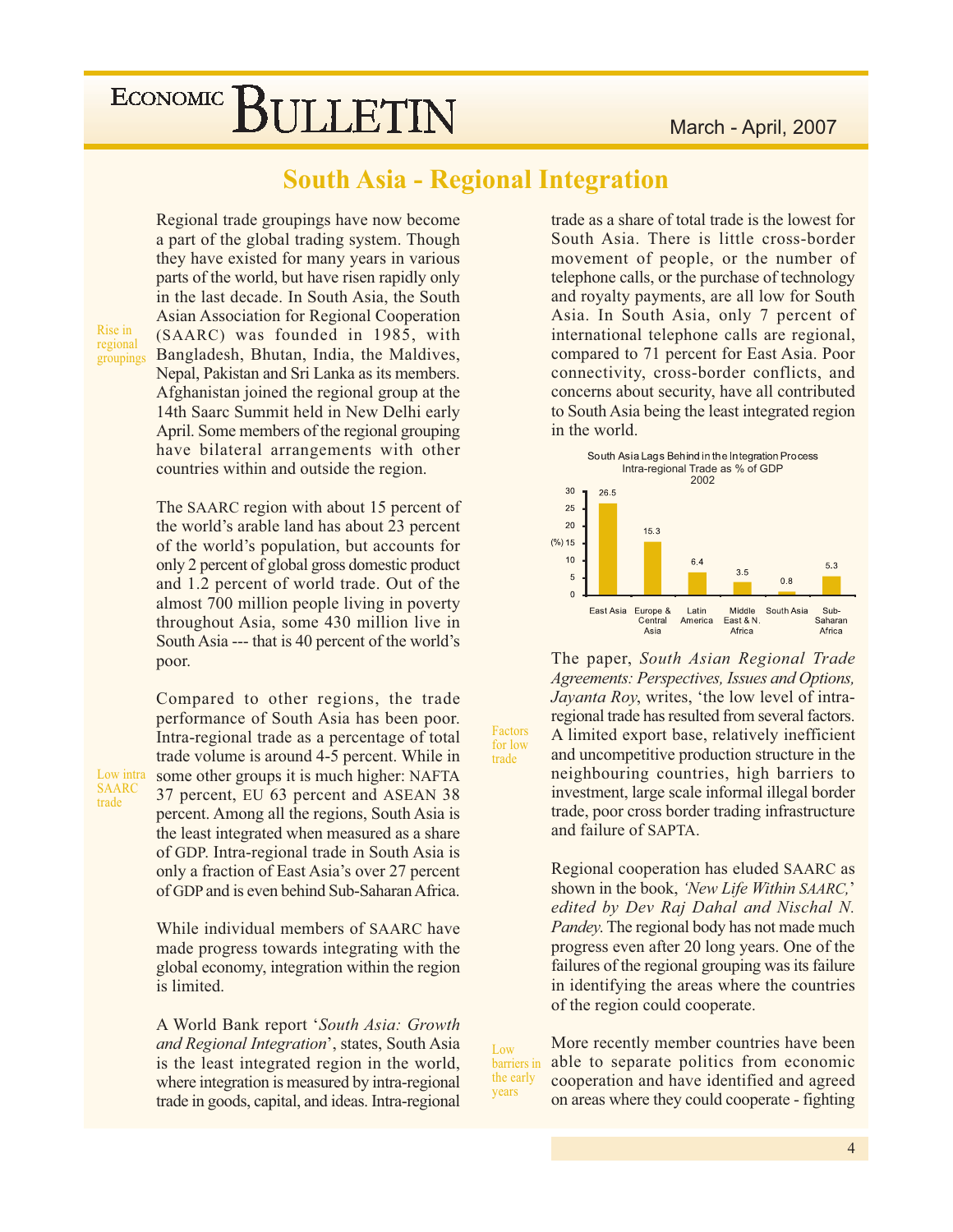terrorism and on trade. The recent summits have been able to give some impetus to the Regional Body. New Life Within SAARC discusses the new found areas in furthering SAARC and ways to take the process forward in meeting the regional challenges.

Intra-regional trade in South Asia is constrained by high tariff rates and other barriers like poor logistics, ineffective customs, varying standards etc. Were it not for these and other similar constraints, expansion in intra-regional trade could integrate South Asia faster in the global economy.

Historically seen, intra-regional trade among three member of the SAARC, India, Pakistan and Sri Lanka was in double digits as a percentage of their total trade during the early years of their independence. It was a period when developed countries were following protectionist trade regime, while the countries in the subcontinent had low barriers to trade. In later years while developed countries opened their markets and their doors to trade, the countries in South Asia turned inwards. For instance, after 1947, India restricted the imports of raw jute which came from East Pakistan, while East Pakistan established its own jute mills to process jute. Similarly Nepal and Bhutan followed restrictive policies with the other countries.

It was a period when the countries of South Asia were pursuing inward looking trade policies. South Asia had the highest average tariffs till 1998. Until the early 1990s, with the exception of Sri Lanka, few recognized that trade could serve as an engine of growth. Policies generally protected local industries. and were not open towards attracting foreign investment wheih would have brought new technology and competition and helped develop their export industries. This took a toll on the economies of South Asian countries, who were left behind and missed the opportunities that other developing countries especially in East and Southeast Asia seized during the 1960s, 1970s and 1980s. As result,

### March - April, 2007

intra-regional trade shrank from about 19 percent of total South Asian trade in 1948 to 4 percent by 1974.

However, things started to change in the region in the late 1980s, when countries in the region started to open up as they began to see increased cooperation and trade among them as factors of success for their economies. This was reflected in the founding of SAARC in 1985 and some eight years later member countries signed an agreement to forge the South Asian Preferential Trade Area, which became operational in December 1995. Within the region, SAFTA (South Asian Free Trade Agreement) was launched in July 2006, with the hope that it would lead to a much more expanded cooperation in all fields, eliminate barriers to trade, so facilitating the cross border movement of goods and help the South Asian governments to concentrate on further regional cooperation and expand and enhance the mutual benefits, raising the living standards of the people.

Liberal-

isation

initiatives

Bangla-<br>desh high

tariffs

Sri Lanka was among the first South Asian country to start with the trade liberalisation reforms, the others followed, 1980s and 1990s saw reduction in tariffs and other liberalisation initiatives. By the mid 1990s, while Sri Lanka and Nepal had relatively open and low to moderate protection requires, the other members still remained protected. It was only after 1997 that Pakistan embarked on a trade liberalisation programme, which was consistently followed for the next 6 years. Tariffs which had been as high as 65 percent were reduced to 45 percent in the first year only. These have since come down to 25 percent. The objective of the reforms was to convert the economy from a relatively closed, inward looking with high tariffs to an open and outward looking with low tariff.

In Bangladesh, modest attempts were made towards trade liberalisation in the early 2000. Earlier many of the manufacturing industries were heavily protected, tariffs of 50 to over 100 percent were common. Prior to 2000 while customs duties were reduced but they

Highest average tariffs in South Asia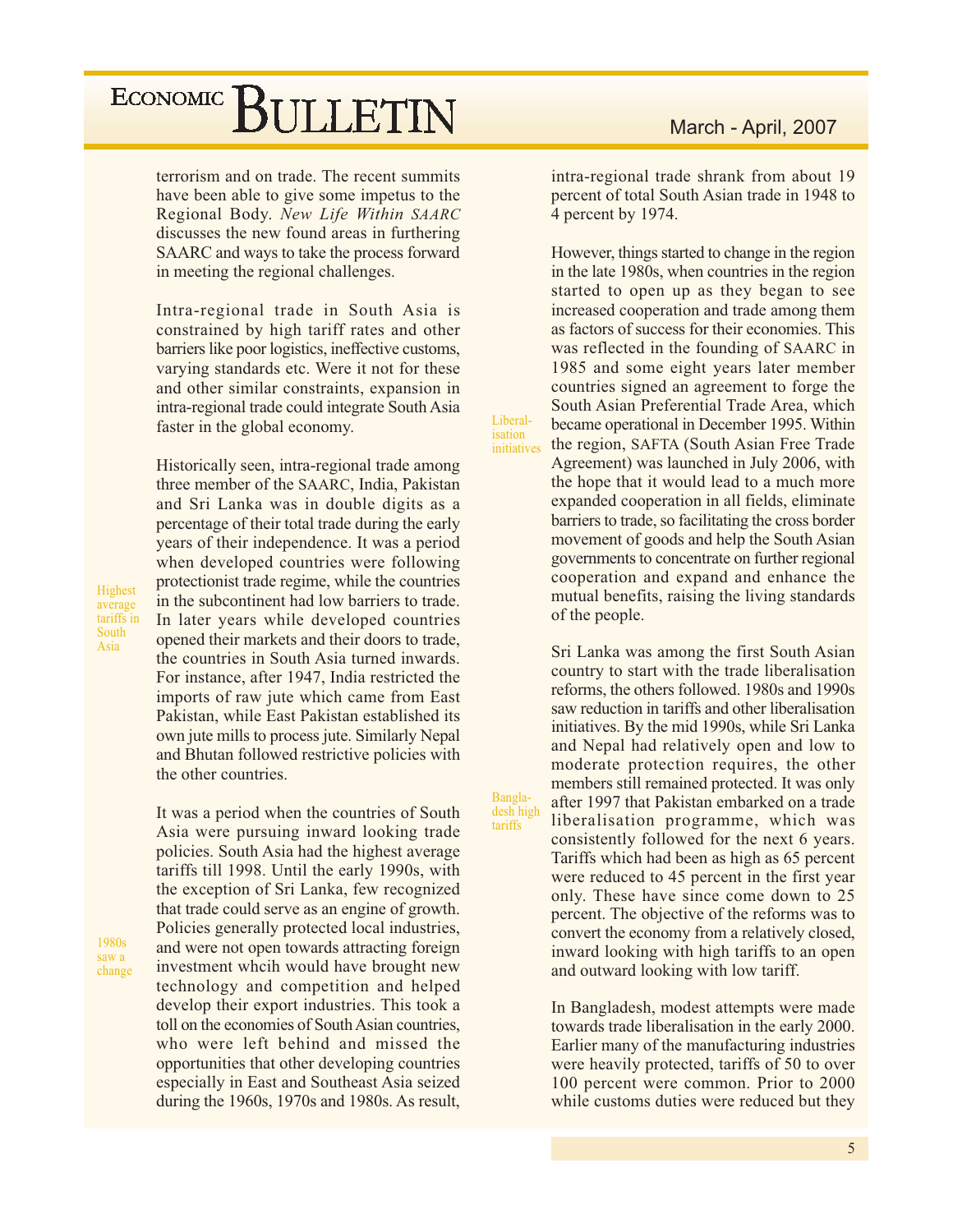## ECONOMIC<sup>]</sup> BULLETIN

were offset by the use of a variety of other protective import taxes. Local industries, particularly textile fabrics were protected through quantitative restrictions. Between 2002-04, there were some reductions in customs duty. Bangladesh was the most protected of the South Asian economies.

In India, while reforms towards trade liberalisation were initiated in the 1990s, it was in 2002-03 that it announced tariff cuts with promise of future reductions, with the exception of agricultural tariffs. More reductions were announced in 2003 budget with a reduction in the maximum customs duty from 35 percent to 30 percent and subsequently to 20 percent by January 2004. This drastically reduced India's average tariffs on manufactured and other non-agricultural goods by almost half compared to their level five years ago.

Under the SAFTA accord, member countries agreed to eliminate trade barriers and bring down their tariffs. The Accord envisages reducing tariffs over a timeframe of 2 to 11 years, with the least developed countries being allowed the concession of a slower pace of tariff reduction.

The non less Developed Countries, *i.e.* Pakistan, India and Sri Lanka will scale down tariff rates to 20 percent within a timeframe of 2 years from January 2006, while Bangladesh, Nepal, Maldives and Bhutan will curtail their tariff rates to 30 percent.

The subsequent tariff reductions by non less developed countries from 20 percent or below to 0-5 percent shall be carried out within the second timeframe of five years, beginning from January 2009, except Sri Lanka which has been granted a six-year period for this purpose. For the less developed countries, reduction from 30 percent or below to 0-5 percent shall be done within eight years, starting from the third year from the date of coming into force of the Agreement.

Both the less developed countries and non less developed countries will be permitted to

### March - April, 2007

draw up a Sensitive List, which will be subject to a maximum ceiling to be mutually agreed among the contracting states with flexibility to less developed countries to seek derogation in respect of the products of their export interest. The Sensitive List shall be reviewed after every four years or earlier by SAFTA Ministerial Council, established under Article 10, with a view to reducing the number of items in the List.

> Source: Implications of Liberalilzing Trade & Investment with India, State Bank of Pakistan

While tariffs have been reduced twice within SAARC there are a number of non-tariff barriers, which are being applied and they continue to represent challenges for exporters and policymakers. These include among others, quotas, export restrictions, customs fees and charges, standards, technical certification etc. The South Asian Yearbook 2006 of Trade and Development says nontariff measures are there and will continue to deter exports.

Non-tariff

barriers

Non-tarif

barriers

include

Non-tariff barriers are restrictions to imports and have been criticized as a means to evade free trade rules such as those of the WTO. Their use has risen sharply after the WTO rules led to a very significant reduction in tariff use. The Wikipedia states, non-tariff barriers to trade can be: state subsidies, quota shares, unfair customs procedures, restrictive licences, inadequate infrastructure, intellectual property laws, foreign exchange controls among others.

An article 'Non-tariff barriers in the neighbouring countries,' posted on the website of The Ministry of Textile Industry, Government of Pakistan shows how the neighbouring countries protect their local industry through non-tariff barriers. These non-tariff barriers include; barriers related to process standards (many countries link up) quality of the product with the production processes); to certification (importing countries at times ask for different types of certificates to support the quality system of the product); to registration (time involved for the exporter

**SAFTA** Accord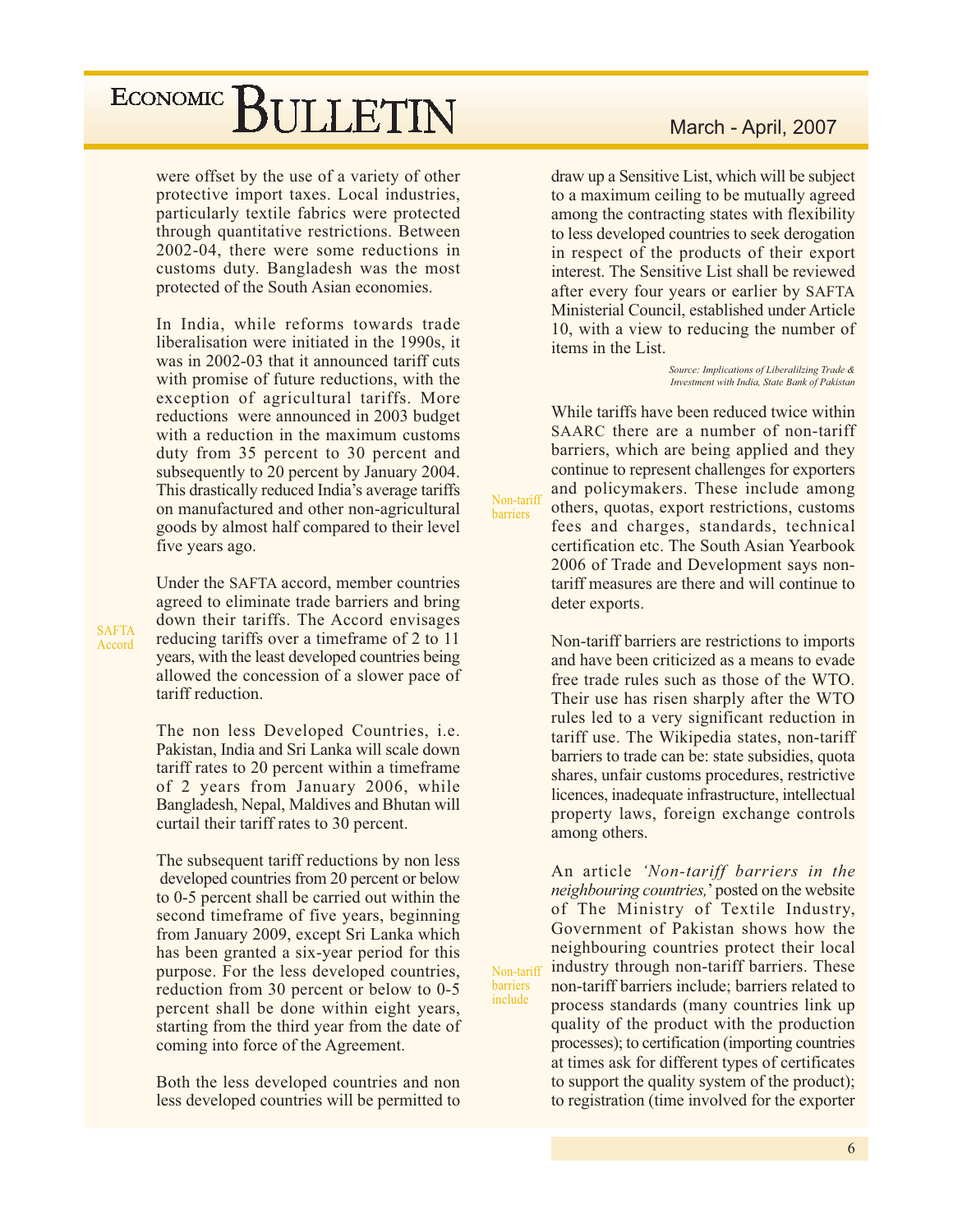to register with the customs is high); to testing; to packaging (countries are asked that packaging should be such that the product does not get damaged during transportation or storage; to labeling; to licensing; to prohibition; anti-dumping duties and other barriers and constraints.

It may be mentioned that the SAFTA Ministerial Council directed the sub-group on non-tariff measures to examining the nontariff barriers and para tariff maintained by all the SAARC countries and submit their recommendations. By maintaining tariff and quantitative restrictions, a country restricts market access to other countries. The subgroup of non-tariff measures would help remove these trade barriers.

In an article, 'A Framework of Barriers', Dr. Abid Qaiyum Suleri says, the hopes for SAFTA were never too high as far as the trade liberalisation between Pakistan and India was concerned. Political differences between the two countries would render SAFTA meaningless. While India gave MFN status to Pakistan in 1996, it makes use of non-tariff barriers. On the other hand, Pakistan limits Indian imports to a positive list (that now contains more than 1000 items).

The State Bank of Pakistan in a study, 'Implications of Liberalizing Trade & Investment with India', says official bilateral trade remains negligible and neither country falls in the category of top ten trading partners of each other, partly due to their history of being relatively closed economies. Comparatively high trade restrictiveness is partly a regional feature. The study estimates the potential of bilateral trade between the two countries at \$5.2 billion.

**Bilateral** 

between

India &

Pakistan

trade

Pakistan has liberalized its trade and currently operates with a relatively simple structure, i.e. 25 percent, 20 percent, 10 percent and 5 percent. In India, trade liberalization started much earlier in 1991-92. The general maximum customs duty was reduced from 25

### March - April, 2007

percent to 20 percent in January 2004. The agricultural tariffs remain substantially higher than non-agricultural tariffs. Despite liberalisation, India's trade regime still remains more restricted than Pakistan in terms of both tariff and non-tariff barriers. There is substantial scope for improving trade between the countries.

Countries of South Asia have been using quota restrictions of all kinds to control imports and protect local industry. These vary from country to country but includes among others, import licensing, import quotas, and other non-tariff barriers.

The reforms introduced in India in 1991-92 removed most but not all quota restrictions from manufactured intermediate goods and machinery and equipment. But nearly all consumer goods remained subject to import licensing. It was in the later half of the 1990s that these restrictions were gradually removed. It started with removing restrictions on selected textile products.

Pakistan had used import incensing during its early substitution period. These began to be removed during the 1980s with progress continuing steadily into the 1990s. With the liberalisation programme begun in 1997-98, Pakistan had with some exceptions eliminated the traditional quantitative restrictions and other import monopolies. In the agricultural sector, government trading monopolies were abolished and other government interventions reduced.

Meanwhile, Bangladesh has made progress in reducing the use of quantitative restrictions. Trade liberalisation in the early 1990s was characterized by reduction in tariffs as well as significant removal of trade (protecting) as well as non-trade quantitative restrictions. Trade restrictions still apply to agricultural products, packaging materials and textile products.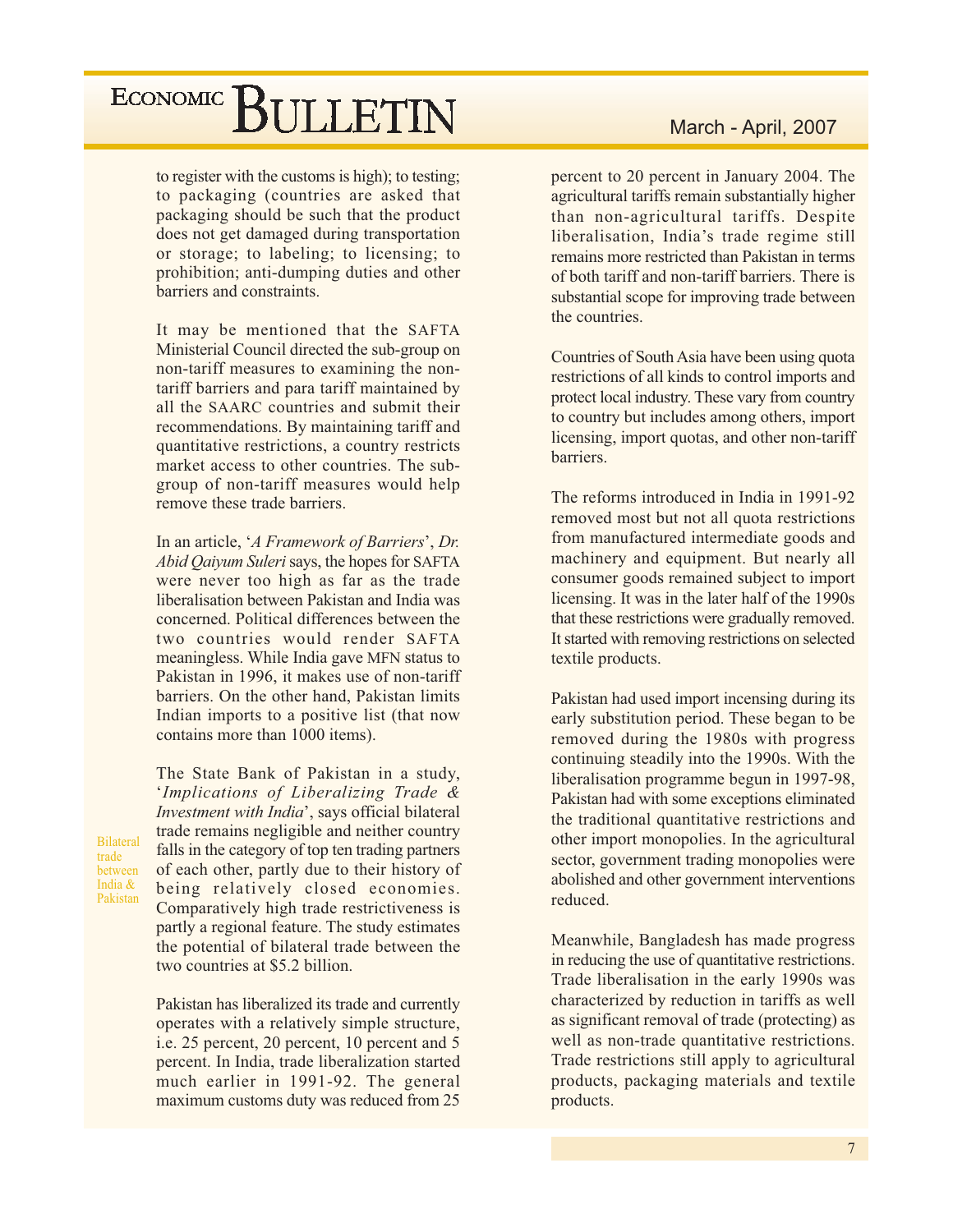### March - April, 2007

### **Box**

### **SAARC Summit**

#### Afghanistan joins SAARC

The 14th Summit of the South Asian Association for Regional Cooperation (SAARC) a community that was formed in 1985 with Bangladesh, Bhutan, India, Maldives, Nepal, Pakistan and Sri Lanka, was held in New Delhi early April 2007. A notable feature of the Summit was the formal induction of Afghanistan as the 8th member of the regional grouping. The country had so far been enjoying the status of a special invitee. Five countries from outside the region, China, Japan, South Korea, the US and the EU attended the summit as observers.

#### 30 point Declaration

A 30 point declaration was issued at the end of the two day summit. According to the declaration issued, the leaders reiterated their commitment to work towards shared economic cooperation, regional prosperity, a better life for the people of South Asia. They recognised the importance of connectivity within South Asia first and then with the rest of the world. The summit agreed to improve intraregional connectivity. They agreed to the vision of a South Asian community, ensuring smooth flow of goods, services, peoples, technologies, knowledge, capital, culture and ideas in the region. They reaffirmed their commitment to combat terrorism, narcotics. They called for enhancing investment in human capital and infrastructure, increasing budgetary allocations for relevant sectors and improved delivery of services.

#### $MDGs$

There was regional determination to make progress towards attaining the Millennium Development Goals (MDGs), which seek to eradicate poverty and improve lifes. To achieve this, there was commitment at the highest level for creating opportunities for productive employment and greater access to resources for the poor.

The eight goals seek to reduce by half the proportion of people who suffer from hunger, achieve universal primary education, promote gender equality, reduce child mortality, improve maternal health, combat HIV/AIDS and other diseases, ensure environmental sustainability and develop a global partnership for development.

#### Infrastructure poorly developed

Transport and communication systems are not so well developed in the member countries of SAARC, conditions are worse in rural areas, where poor transport and communi-cation still hinder their integration into the wider economy. Access to infrastructure has been cited as the number one problem faced by the firms in South Asia. For instance, the Colombo Port, a natural transshipment hub for South Asia has lost market share because it does not have the operating capacity required to berth the latest generation container ships. Improvements in roads and transport services generally have significant positive effects. If communication facilities are better developed it would facilitate interregional trade.

The Summit recognized the need to develop an integrated multimodal transport system in the region. This could only be possible if physical infrastructure and matters relating to customs clearance and other facilitation measures were comprehensively addressed.

#### SDF to be set up

Member governments at the Summit focused on the setting up of the SAARC Development Fund, for which resources would be mobilised both from within and outside the region. Under the SDF, implementation of regional and sub-regional projects would help bring benefits to the people of the region.

#### Issues addressed

Environmental issues were addressed; the need to develop energy sources; the global climatic changes; the need for regional cooperation in the field of information and communication technology. Both India and Pakistan have decided to rationalise their national telecom tariffs. The national and regional telecom infrastructure will be upgraded to boost people to people connectivity in the region.

#### Trade facilitation measures to be adopted

The need for ensuring effective market access through smooth implementation of trade liberalisation programme was emphasised at the Summit. There was now a stress that to realize its full potential, SAFTA should integrate trade in services. The member governments underlined the importance of implementing trade facilitation measures, especially standardisation of basic customs nomenclature, documentation and clearing procedures. They emphasised the need to develop a roadmap for a South Asian Customs Union and South Asian Economic Union in a planned and phased manner.

#### **SAARC Food Bank**

It was decided to establish the South Asian University in India. Member governments of SAARC decided to establish the SAARC Food Bank. The Food Bank would help manage emergencies caused by natural and man-made calamities and food shortages. Millions of the inhabitants of SAARC region suffer from malnutrition and live on less than a dollar a day. The region is also affected by natural disasters. The Food Bank would help tide over different times.

At the Summit, India proposed direct air services to all capitals of SAARC countries, unilateral liberalisation of visas to SAARC citizens and duty free access to India for Least Developed Countries exports which will be allowed before the end of 2007. With Pakistan calling for promotion of an environment of genuine peace and security in South Asia, upholding the principles of coexistence, the 1.5 billion people of SAARC are looking forward to positive developments to the decisions taken at the recent **SAARC Summit.**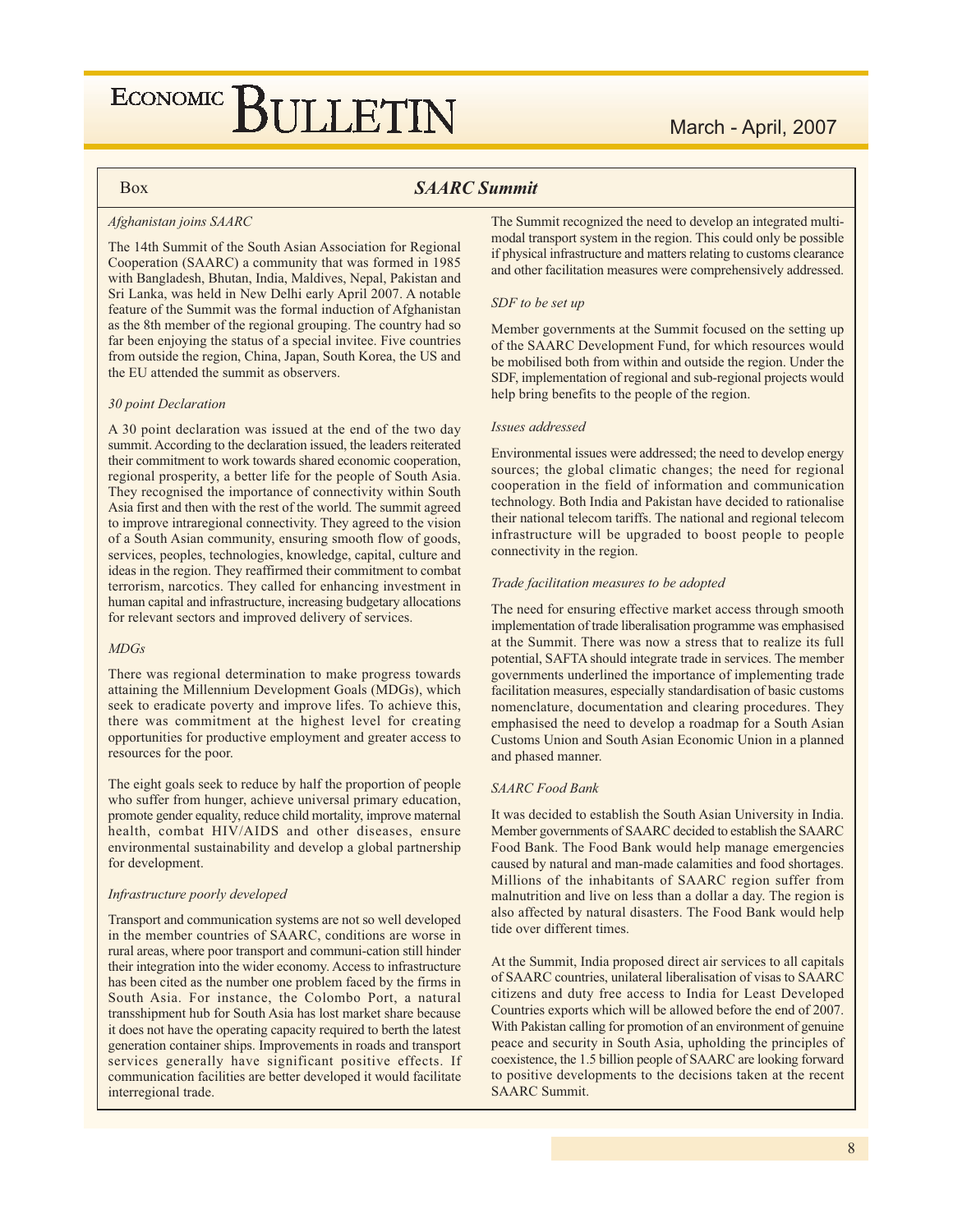During the 1977 reforms Sri Lanka abolished most of its quantitative restrictions and continued to remove others during the 1980s and 1990s. Since 1998 Sri Lanka has not been operating any non-tariff import restrictions except those justified under other GATT provisions. There are two principal exceptions; import banks on tea and certain types of spices.

In Nepal import licensing and other non-tariff measures have never been widely used. Presently there are no government import monopolies, except for petroleum products and an import ban on machine made wool varn. The later has been imposed on the grounds that if imports were allowed, the machine made yarn would be incorporated in export hand-woven artisanal carpets, thereby undermining their handmade reputation and the price premium at which they sell.

Bhutan has no explicit quantitative restrictions, but it does have various health and safety and technical regulations. In Maldives, a number of imported products were subject to nontariff barriers and most of these restrictions have been removed recently.

A World Bank Report, 'Trade Policies in South Asia: An Overview', recommends that given the past history of the region and still strong protectionist impulses, policymakers should undertake objective analysis of the costs and benefits of applying these measures for much longer.

During the last decade there has been a simplification in the structure of tariffs, as most countries in the region have brought down the rates and there are far fewer tariff banks ---  $3-5$  of them as opposed to 15 or more in the early 1990s. The Report recommends a reform agenda for the future, which should include reduction in maximum tariffs, containing the pressure for high agricultural tariffs (pressures more apparent in India and to some degree in Bangladesh and Sri Lanka); more uniform tariff structure, reduce and if possible eliminate the use of

### March - April, 2007

exemptions and partial exemptions from standard tariff rates (a major problem in India and Pakistan), use WTO tariff bindings to tie in liberalizing reforms and int he interests of transparency, and efficiency, eliminate protective import taxes (other than customs duties) applied in India, Bangladesh, Sri Lanka and Nepal.

Countries of South Asia are opening up their trade, while the state of progress varies in the region. Sri Lanka is relatively low tariff country by the standards of developing countries. Most quantitative restrictions have been scrapped and the protective tariffs that prevail are markedly lower than those in India and Bangladesh.

Trade Liberalisation was the theme of the Social Policy and Development Centre's Annual Review 2005-06. Pakistan had been pursuing high tariffs and non-tariff barriers in the 1970s and 1980s. The reforms introduced in the late 1980 and early 1990s promoted general liberalisation of the economy. There was a move towards greater trade liberalisation as well as some decline in tariff rates. Number of items on the restrictive list were reduced and industrial licensing was abolished.

The process of trade liberalisation gained momentum in 1991. The average tariff rate declined from 77 percent in 1985 to 65 percent in 1990 and to 17 percent in 2004. Similarly import taxes have shown a downward slope, with overall import duty fallilng from 40 percent in 1990 to 10 percent by 2004.

The reforms undertaken in the 1990s also eliminated many of the SROs and dismanting many non-tariff barriers. While comparing with some SAARC members like Bangladesh, India and Sri Lanka the average tariff rates came down quite significantly in Pakistan. In the early to mid 1990s, Bangladesh and India decreased their tariff rates more than Pakistan. but later tariff reduction continued and even accelerated in Pakistan, whereas tariff rates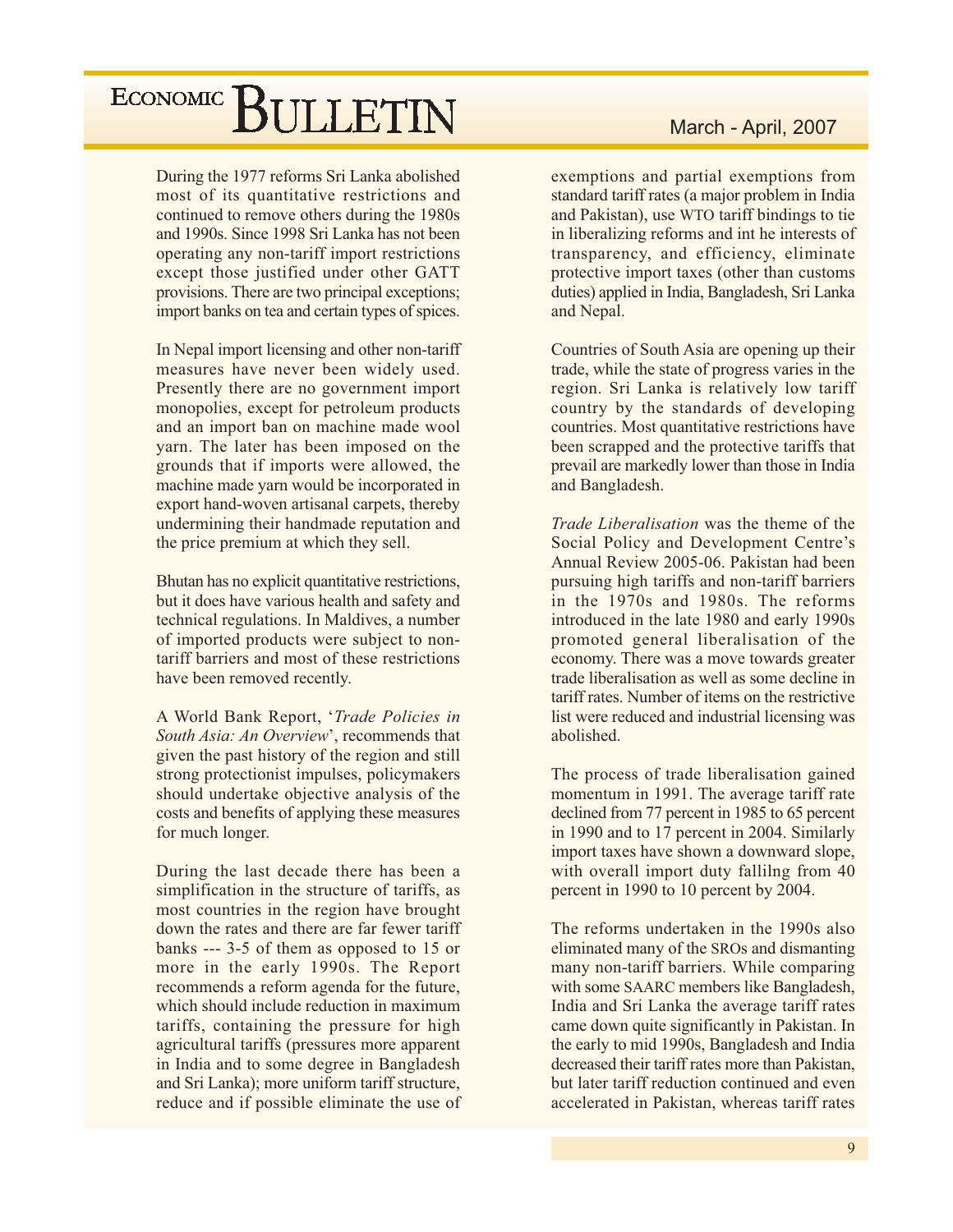flattened out in Bangladesh and India during the late 1990s. Thus Pakistan and Bangladesh now have about equal average tariff rates, while India's rates are significantly higher. Sri Lanka where tariff reductions were initiated much earlier, has rates much below Pakistan. India and Bangladesh.

The findings of the SPDC Annual Review are consistent with the World Bank report on trade policies in South Asia. Reports the Review, in particular, according to the study, Pakistan's performance has been better than that of India and Bangladesh in several respects. First, Pakistan eliminated quantitative restrictions on imports (lessening NTBs drastically) much earlier than the other two countries, but imports from India are banned with the exception of items on the positive list. Second, Pakistan largely uses only customs duties as the instrument of taxing imports, whereasBangladesh and India (and some other South Asian countries as well) have other protective import taxes as well. Third, both

### March - April, 2007

Bangladesh and India backtracked on trade policy reform to an extent during the late 1990s, which did not happen in Pakistan.

Regional integration has been slow in the South Asian region. Reviewing some economic literature we see high tariff rates in South Asia is one of the major reasons for low integration. There are other explanation also, but we have discussed the tariff barriers and non-tariff impediments. Though these countries have been reducing tariff barriers, these are still higher than in other regions of the world. While progress has been achieved toward opening long protected markets, maximum benefits from SAFTA can be derived if member countries reduce trade barriers for each other. Further the political differences between Pakistan and India are a major trade barrier; which has retarded progress towards free trade in the region. Resolving their differences would also help the other countries in the region to realize the potential trade benefits due to geographical proximity.

|                       |                                   | 2003-04        |                  |                | 2004-05       |                  | 2005-06        |                 |                  |
|-----------------------|-----------------------------------|----------------|------------------|----------------|---------------|------------------|----------------|-----------------|------------------|
| Countries             | <b>Exports</b>                    | Imports        | Trade<br>Balance | <b>Exports</b> | Imports       | Trade<br>Balance | <b>Exports</b> | Imports         | Trade<br>Balance |
| Bangladesh            | 195<br>(49.4)                     | 46<br>(9.6)    | 149              | 206<br>(31.4)  | 61<br>(9.2)   | 145              | 268<br>(36.9)  | 66<br>(7.0)     | 202              |
| <b>Bhutan</b>         | 0.38<br>(0.10)                    | 0.16<br>(0.03) | 0.2              | 0.11<br>(0.02) | 0.5<br>(0.1)  | $-0.4$           | 0.2<br>(0.03)  | 0.3<br>(0.032)  | $-0.1$           |
| India                 | 94<br>(23.8)                      | 382<br>(79.6)  | $-288$           | 288<br>(43.9)  | 547<br>(82.8) | $-259$           | 293<br>(40.4)  | 802<br>(85.1)   | $-509$           |
| Maldives              | 2<br>(0.5)                        | 0.2<br>(0.04)  | 1.8              | 3<br>(0.5)     | 3<br>(0.5)    |                  | 2.6<br>(0.4)   | 0.15<br>(0.016) | 2.5              |
| Nepal                 | $\overline{\mathcal{L}}$<br>(1.3) | 3.4<br>(0.7)   | 1.6              | 2.7<br>(0.4)   | 4<br>(0.6)    | $-1.3$           | 3.1<br>(0.4)   | 3<br>(0.3)      | 0.1              |
| Sri Lanka             | 98<br>(24.8)                      | 48<br>(10)     | 50               | 156<br>(23.8)  | 45<br>(6.8)   | 111              | 159<br>(21.9)  | 71<br>(7.5)     | 88               |
| Total<br><b>SAARC</b> | 394<br>(3.2)                      | 480<br>(3.1)   | $-85$            | 656<br>(4.6)   | 661<br>(3.2)  | $-5$             | 726<br>(4.4)   | 942<br>(3.3)    | $-217$           |
| Pakistan<br>Total     | 12313.3                           | 15591.7        | $-3279$          | 14391.1        | 20598.1       | $-6207$          | 16451          | 28581           | $-12130$         |

### Pakistan's Trade with SAARC Members

Figures in parenthesis is % share in SAARC Total

The table above shows the low level of trade that takes place between Pakistan and the other SAARC members. While Pakistan has a favourable trade balance with Bangladesh and Sri Lanka as exports to both the countries Source: Economic Survey 2005-2006

have picked up during the last 3 years, with India the deficit has widened. As a proportion of Pakistan's total trade with SAARC has been around 3-4 percent.

 $($Mn)$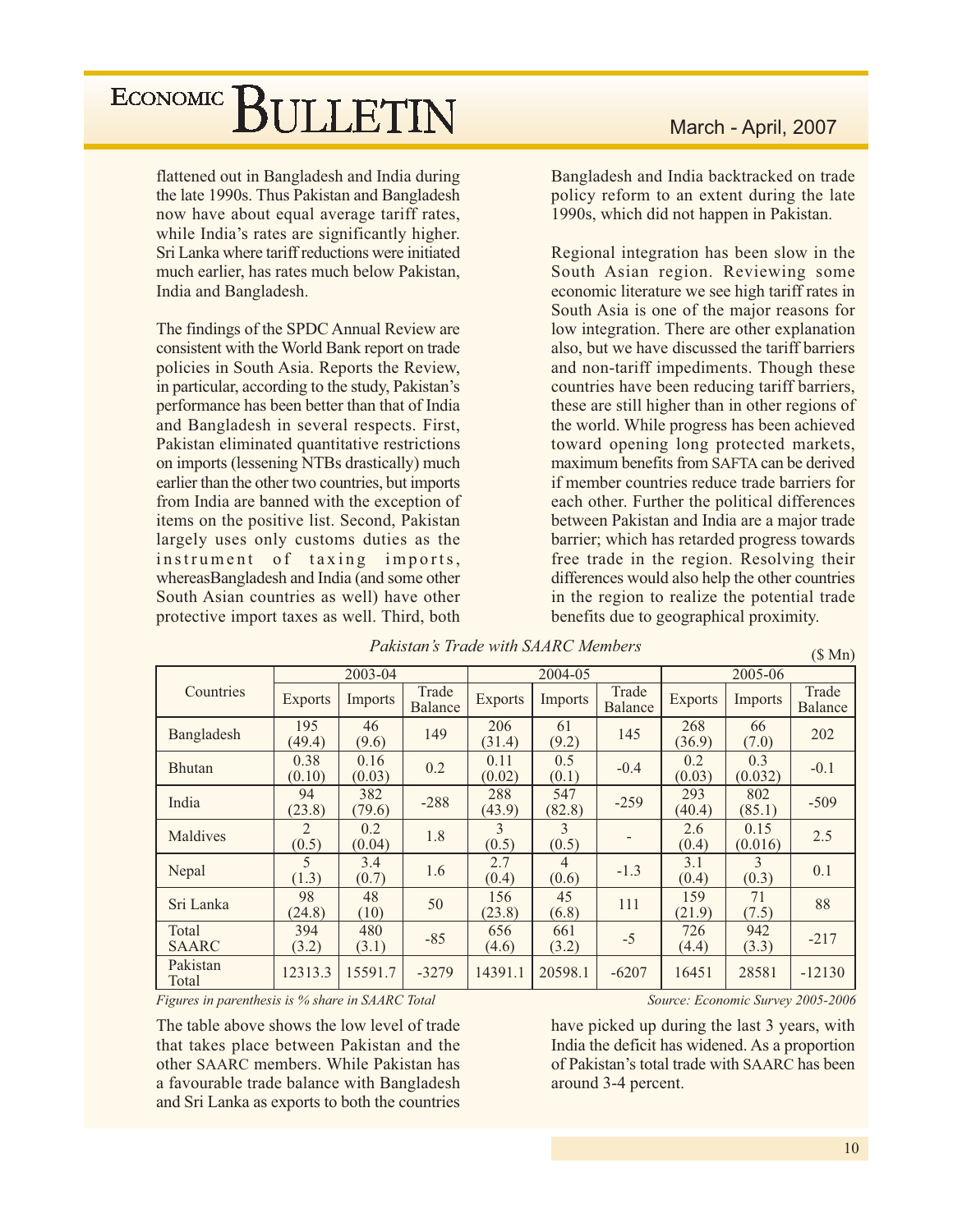The low level of intra-regional trade has contributed to weak export performance in South Asia. Despite geographical proximity and some common cultural affinity integration within the region has remained limited. This is attributable among others to restrictive policies within the region. Tariff rates are one of the highest among developing countries. They have been reduced in the past decade, however, and are not the only constraint to growth. This implies the presence of other obstacles to trade liberalization and non-tariff barriers.

The World Bank Report, South Asia: Growth and Regional Integration, states, specifically, constraints in supply chains and trade logistics include a number of increasingly important barriers to exports for South Asian countries.

### March - April, 2007

The lack of harmonized transport systems, frequent reloading of goods, port congestion affecting turnaround time for ships, complicated customs-clearance procedures, and non-transparent administrative procedures at the customs are often at the center of trade constraints. These constraints are often more serious in developing countries than in developed countries.

Studies have shown that eliminating non-tariff barriers contributes to trade integration. Until recently, trade facilitation generally referred to policy measures that targeted at reducing costs in transportation. It now encompasses a set of interrelated factors that reduce nontariff barriers in order to lower cost of moving goods between destinations and across international borders.

### South Asia **Some Facts**

- South Asia is the least integrated region in the world.
- Intraregional trade is less than 2 percent of GDP, compared to more than 20 percent for East Asia.
- The cost of trading across borders in South Asia is one of the highest in the world.
- Energy trade in the region is low. Only India, Bhutan and Nepal currently trade electricity.
- Only 7 percent of international telephone calls are regional, compared to 71 percent for East Asia.
- A substantial share of South Asia's labour force is relatively low skilled, living in rural areas and involved with agricultural activities.
- The manufacturing sector in South Asia has to grow more rapidly to become more competitive. India's and Bangladesh's share of industry in GDP is around 20 percent, in Korea its 41 percent, in China, 48 percent.
- South Asia ranks the last among all world regions in terms of road density,

raid lines, and mobile tele-density per capita.

- Many of the region's competitors have dramatically reduced customs and port clearance times. South Asia risks being left behind.
- Poor transport and communications skill  $\blacksquare$ hinder the integration of many rural areas into the wider economy.
- $\blacksquare$ An important impediment to both regional and international trade has been the regulatory constraints introduced at the gateways and border crossing.
- South Asian countries, with the exception of Sri Lanka, have costly domestic transport owing to the distance between the production area and the major ports.
- $\blacksquare$ In South Asia, demand for infrastructure, particularly electricity is growing rapidly.
- $\blacksquare$ Electricity is still not available to about half of the region's 1.5 billion population, especially in rural areas.
- Electricity services to the connected customers, are often unreliable and of poor quality.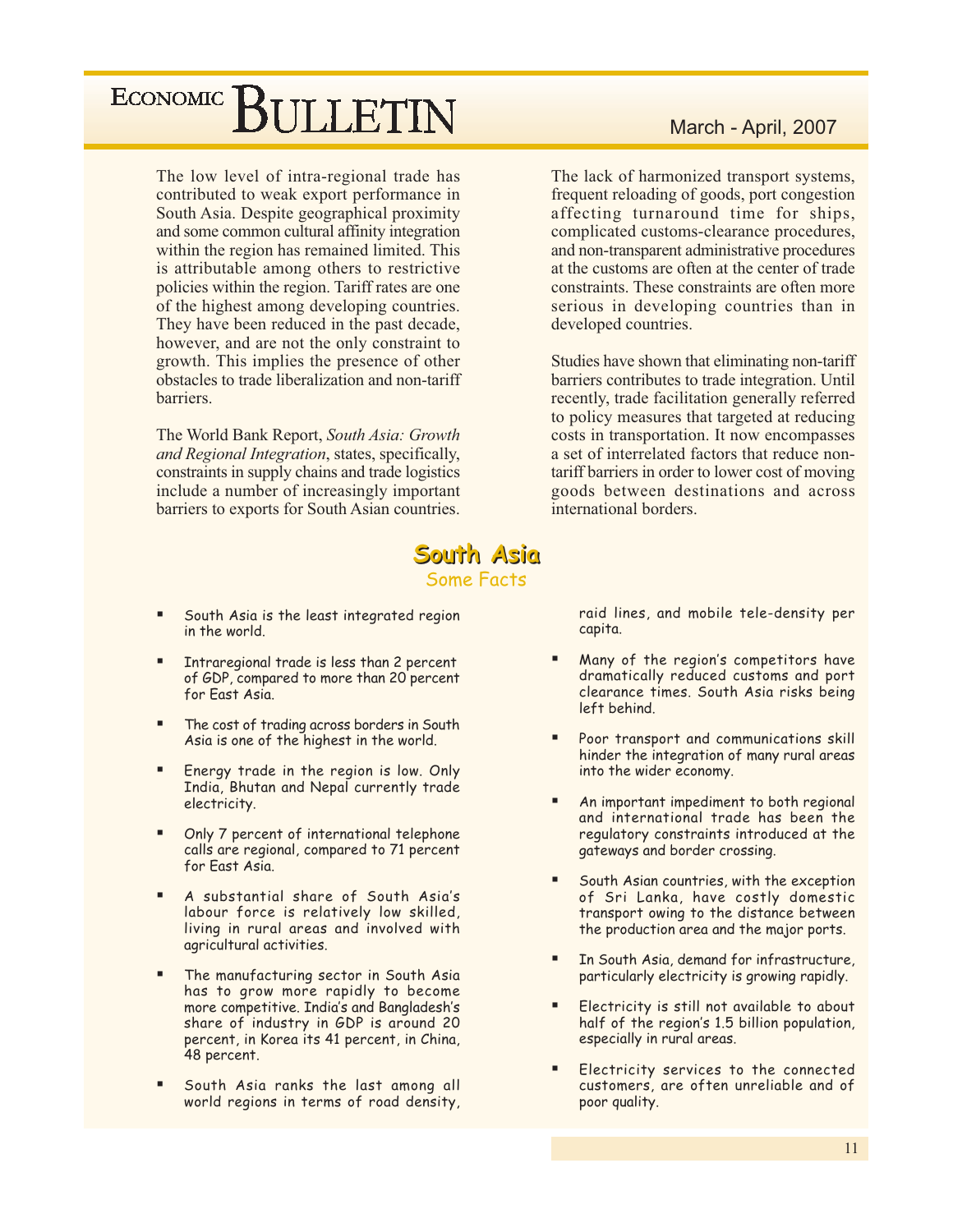## **SAARC**

**Key Indicators** 

|                                         | Unit                     | <b>Latest Year</b> | India             | Pakistan          | Bangladesh Sri Lanka |                   | <b>Nepal</b> | <b>Bhutan</b>            | <b>Maldives</b>    |
|-----------------------------------------|--------------------------|--------------------|-------------------|-------------------|----------------------|-------------------|--------------|--------------------------|--------------------|
| <b>Environment</b>                      |                          |                    |                   |                   |                      |                   |              |                          |                    |
| <b>Land Area</b>                        | 000'sq.km                | 2005               | 2973.2            | 770.9             | 130.2                | 64.6              | 143          | 47                       | 0.3                |
| <b>Forest Area</b>                      | % land area              | 2005               | 22.8              | 2.5               | 6.7                  | 29.9              | 25.4         | 68                       | 3.0                |
| <b>Agricultural Land</b>                | % land area              | 2003               | 54.0              | 25.2              | 61.3                 | 14.2              | 16.5         | 2.3                      | 13.3               |
| <b>Irrigated Land</b>                   | %cropland                | 2003               | 60.8              | 34.4              | 69.5                 | 36.4              | 29.5         |                          |                    |
| <b>CO2 Emissions</b>                    | mt per capita            | 2003               | 1.2               | 0.8               | 0.3                  | 0.5               | 0.1          | 0.2                      | 1.4                |
|                                         | oil equivalent Kg        |                    |                   |                   |                      |                   |              |                          |                    |
| Energy use                              | per capita               | 2003               | 324               | 282               | 103                  | 184               | 44           | 59                       | 510                |
| Net energy import                       | % Energy use             | 2003               | 18                | 20                | 19                   | 47                | 11           |                          |                    |
| Electric power consumption              | Kwh per capita           | 2003               | 594               | 493               | 145                  | 407               | 91           | 218                      | 490                |
|                                         |                          |                    |                   |                   |                      |                   |              |                          |                    |
| <b>Population</b>                       | Mn                       | 2005               | 1107              | 154               | 137                  | 20                | 25           | 0.8                      | 0.3                |
| Urban                                   | $\%$                     |                    | 29                | 34                | 25                   | 15                | 16           | 21                       | 30                 |
| Rural                                   | $\%$                     |                    | 71                | 66                | 75                   | 85                | 84           | 79                       | 70                 |
| <b>Below Poverty Line</b>               |                          |                    |                   |                   |                      |                   |              |                          |                    |
| National                                | Headcount Ratio %        | 1990-2003          | 28.6              | 38.6              | 49.8                 | 25.0              | 30.9         | 25.3                     | 21.0               |
|                                         |                          |                    | 79.9              |                   | 82.8                 |                   |              |                          |                    |
| International (<\$2/day)                | % population             | 1990-2004          |                   | 74.1              |                      | 41.6              | 23.8         | ---                      |                    |
| Population Growth (Annual)              | $\%$                     | 2000-2005          | 1.7               | $\overline{2}$    | 1.4                  | 1.3               | 2.3          | 2.4                      | 1.6                |
| Crude birth rate                        | per 100 people           | 2004               | 24                | 31                | 27                   | 16                | 30           | 30                       | 31                 |
| Crude death rate                        | per 100 people           | 2004               | 9                 | 8                 | $\boldsymbol{8}$     | $6\,$             | 8            | 8                        | 6                  |
| Density                                 | per sq.km.               | 2005               | 368               | 202               | 1090                 | 303               | 190          | 16                       | 979                |
|                                         | Richest 20% to           |                    |                   |                   |                      |                   |              |                          |                    |
| Income Inequality Ratio                 | Poorest 20%              | 2004               | 4.3 <sup>1</sup>  | $5.4^2$           | 4.6 <sup>1</sup>     | 5.11              | 7.0          | 7.4                      | $\overline{a}$     |
|                                         |                          |                    |                   |                   |                      |                   |              |                          |                    |
| <b>Employment</b><br>Labour Force       |                          | 2005               | 41.6              | 37.8              |                      | 47.0              |              |                          |                    |
|                                         | % population             |                    |                   |                   | 49.6                 |                   | 44.8         | ---                      | 33.3               |
| <b>Economically Active Population</b>   | % working age population | 2004               |                   |                   |                      |                   |              |                          |                    |
| Male                                    |                          |                    | 84.4              | 48.74             | 87.43                | 67.14             | 80.6         | 91.5 <sup>1</sup>        | 71.11              |
| Female                                  |                          |                    | 36.1              | 11.2 <sup>4</sup> | 26.1 <sup>3</sup>    | 30.9 <sup>4</sup> | 52.3         | 59.511                   | 37.4 <sup>1</sup>  |
| Agriculture                             |                          |                    | 5                 | 43 <sup>4</sup>   | 52 <sup>3</sup>      | 31 <sup>4</sup>   | ---          | ---                      | 3 <sup>1</sup>     |
| Industry                                |                          |                    | 26                | 14 <sup>4</sup>   | $10^{3}$             | 18 <sup>4</sup>   | $---$        | $\overline{a}$           | 13 <sup>1</sup>    |
| <b>Services</b>                         |                          |                    | 69                | 43 <sup>4</sup>   | 383                  | 514               | ---          | ---                      | 841                |
| <b>Unemployment Rate</b>                |                          | 2003               | 7.3               | 8.3 <sup>4</sup>  | 3.6                  | 8.4               | 1.8          | $\overline{a}$           | 2.0                |
| <b>Economic Indicators</b>              |                          |                    |                   |                   |                      |                   |              |                          |                    |
| <b>GDP</b>                              |                          |                    |                   |                   |                      |                   |              |                          |                    |
|                                         | Rs Bn.                   | 2005               | 801               | 110               | 57                   | 23                |              |                          |                    |
| <b>Size</b>                             |                          |                    |                   |                   |                      |                   | 8.0          | 0.852                    | 0.753 <sup>a</sup> |
| Growth Rate*                            | $\%$                     | 2000-05            | 6.5               | 5.0               | 5.5                  | 4.3               | 3.4          | 8.0                      | 4.6                |
| Income Per Capita                       | \$                       | 2005               | 723               | 715               | 418                  | 1197              | 295          | 760                      | 2601 <sup>a</sup>  |
| <b>Sectoral Composition</b>             | % GDP                    | 2005               |                   |                   |                      |                   |              |                          |                    |
| Agriculture                             |                          |                    | 19.7              | 22.5              | 22.3                 | 17.2              | 39.1         | 22.9                     | 10.3               |
| Industry                                |                          |                    | 26.2              | 26.2              | 28.3                 | 27.0              | 22.2         | 37.6                     | 16.7               |
| <b>Services</b>                         |                          |                    | 54.1              | 51.3              | 49.4                 | 55.7              | 38.8         | 39.5                     | 73.0               |
| Sectoral Growth*                        | $\%$                     | 2000-2005          |                   |                   |                      |                   |              |                          |                    |
| Agriculture                             |                          |                    | 2.5               | 2.9               | 3.3                  | 0.6               | 3.7          | 2.8                      | 6.2                |
| Industry                                |                          |                    | 7.1               | 6.6               | 7.2                  | 4.2               | 2.5          | 8.4                      | 7.3                |
| <b>Services</b>                         |                          |                    | 8.0               | 5.2               | 5.5                  | 7.9               | 3.4          | 10.6                     | 4.0                |
|                                         |                          |                    |                   |                   |                      |                   |              |                          |                    |
| <b>Inflation Rate*</b>                  |                          | 2000-05            |                   |                   |                      |                   |              |                          |                    |
| <b>Consumer Prices</b>                  | $\%$                     |                    | 4.6               | 4.7               | 4.0                  | 8.6               | 4.0          | 3.7                      | 1.2                |
| <b>GDP Deflator</b>                     | $\%$                     |                    | 3.8               | 6.0               | 4.3                  | 8.7               | 4.3          | 5.5                      | $-0.8$             |
| Money Supply (M2)                       | $\%$                     |                    | 16.0              | 16.0              | 19.0                 | 14.8              | 8.8          | 15.0                     | 15.1               |
|                                         |                          |                    |                   |                   |                      |                   |              |                          |                    |
| <b>Consumption &amp; Investment</b>     |                          | 2002-2005          |                   |                   |                      |                   |              |                          |                    |
| <b>Private Consumption</b>              | % Growth                 |                    | 5.3 <sup>b</sup>  | 6.7               | 4.0                  | 5.2               | 7.5          | 3.8 <sup>a</sup>         | 4.0 <sup>b</sup>   |
| <b>Public Consumption</b>               | % Growth                 |                    | 3.7 <sup>b</sup>  | 7.8               | 13.1                 | 8.3               | 7.6          | 9.1 <sup>a</sup>         | 10.1 <sup>b</sup>  |
| <b>Gross Capital Formation</b>          | % Growth                 |                    | 15.0 <sup>b</sup> | 16.8              | 8.6                  | 11.1              | 6.6          | 8.1 <sup>a</sup>         | 17.7 <sup>b</sup>  |
| Savings & Investment                    |                          | 2005               |                   |                   |                      |                   |              |                          |                    |
| <b>Gross Domestic Savings</b>           | % GDP                    |                    | 29.1 <sup>a</sup> | 12.2              | 20.2                 | 17.2              | 12.5         | $44.4^a$                 | 47.6 <sup>a</sup>  |
| <b>Gross National Savings</b>           | % GDP                    |                    | $28.5^{\circ}$    | 14.1              | 26.5                 | 15.9              | 14.5         | $\hspace{0.05cm} \ldots$ |                    |
| <b>Gross Domestic Capital Formation</b> | % GDP                    |                    | 30.1 <sup>a</sup> | 16.8              | 24.4                 | 26.5              | 25.6         | 61.0 <sup>a</sup>        | 36.1 <sup>a</sup>  |
|                                         |                          |                    |                   |                   |                      |                   |              |                          |                    |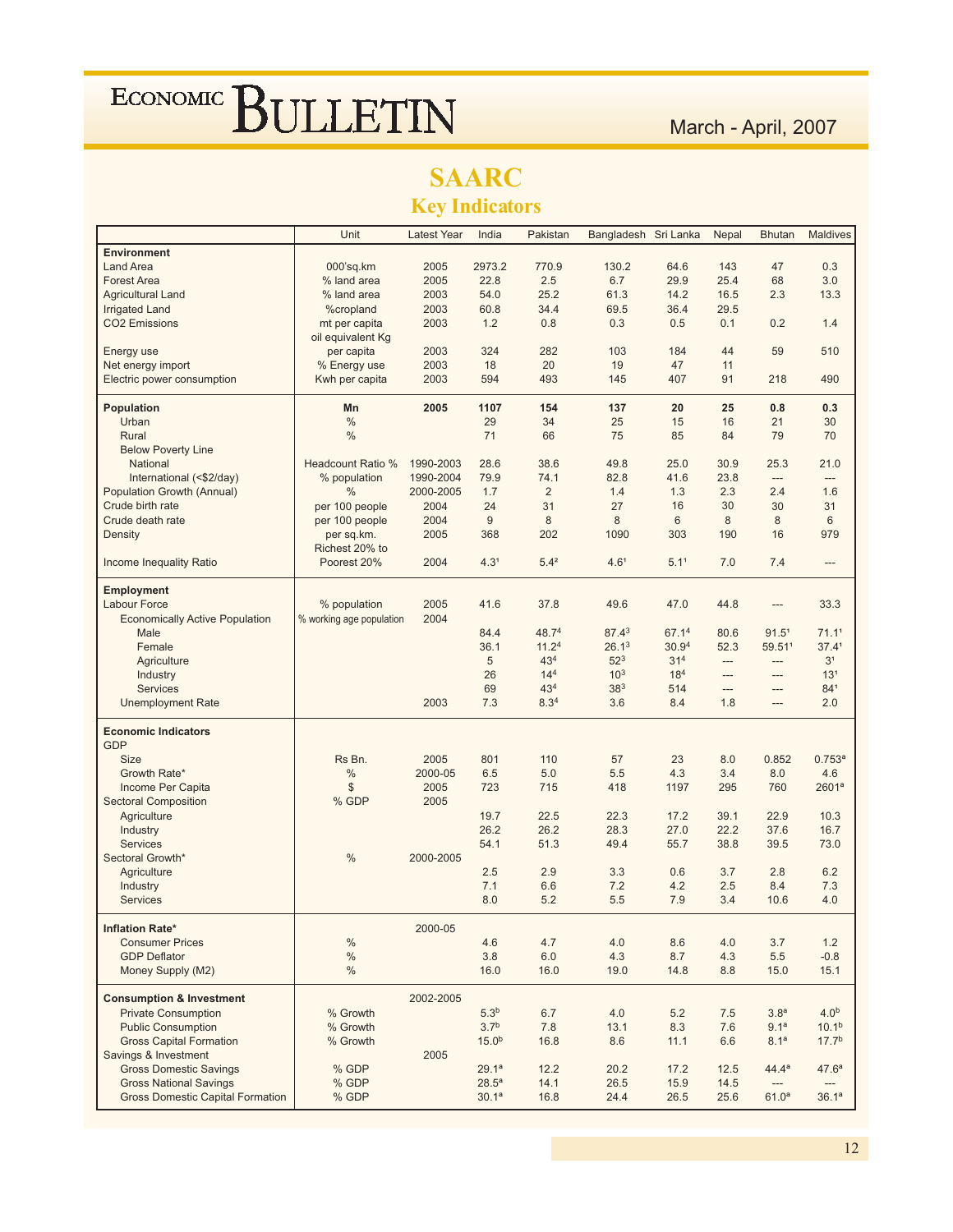March - April, 2007

|                                           | Unit        | <b>Latest Year</b> | India                    | Pakistan | Bangladesh Sri Lanka |            | Nepal      | <b>Bhutan</b>            | <b>Maldives</b>   |
|-------------------------------------------|-------------|--------------------|--------------------------|----------|----------------------|------------|------------|--------------------------|-------------------|
| <b>Government Finance</b>                 |             | 2005               |                          |          |                      |            |            |                          |                   |
| <b>Total Revenue</b>                      | %GDP        |                    | 12.9                     | 13.7     | 15.8                 | 16.1       | 13.2       | 16.8                     | 34.8 <sup>a</sup> |
| Tax                                       | %Revenue    |                    | 60.0                     | 73.3     | 81.5                 | 88.7       | 77.7       | 53.7                     | 49.1 <sup>a</sup> |
| Non Tax                                   | %Revenue    |                    | 40.0                     | 26.7     | 18.5                 | 11.3       | 22.3       | 46.3                     | 50.9 <sup>a</sup> |
| <b>Total Expenditure</b>                  | %GDP        |                    | 14.4                     | 17.9     | 13.8                 | 24.7       | 16.6       | 41.4                     | 39.2 <sup>a</sup> |
|                                           | %Total      |                    |                          |          |                      |            |            |                          |                   |
| <b>Current Expenditure</b>                | Expenditure |                    | 86.6                     | 80.5     | 63.2                 | 76.0       | 71.5       | 41.8                     | 73.8 <sup>a</sup> |
| <b>Overall Budgetary Deficit/Surplus</b>  | % GDP       |                    | $-4.1$                   | $-4.1$   | 2.0                  | $-7.3$     | $-1.1$     | $-13.1$                  | $-1.6a$           |
| Financing:                                | $\%$        |                    |                          |          |                      |            |            |                          |                   |
| <b>Domestic Borrowings</b>                |             |                    | 59.3                     | 44.5     | ---                  | 68.7       | 49.1       | 84.4                     | 57.5              |
| <b>Foreign Borrowings</b>                 |             |                    | 5.1                      | 35.6     | ---                  | 27.7       | 47.8       | 20.3                     | 20.6              |
|                                           |             |                    |                          |          |                      |            |            |                          |                   |
| <b>Balance of Payments</b>                |             | 2005               |                          |          |                      |            |            |                          |                   |
| <b>Trade Balance</b>                      | \$Mn.       |                    | $-51554$                 | $-4514$  | $-2951$              | $-2516$    | $-1190$    | $-224$                   | $-493$            |
|                                           | %GDP        |                    | $-5.0$                   | $-6.0$   | $-8.2$               | $-10.7$    | $-15.9$    | $-26.4$                  | $-69.0a$          |
| <b>Services</b>                           | \$Mn.       |                    | 16666                    | $-5679$  | $-1543$              | 38         | -6         | $-27$                    | 90                |
| <b>Current Transfers</b>                  | \$Mn.       |                    | 24276                    | 8659     | 4128                 | 1827       | 1356       | 64                       | 116               |
|                                           | \$Mn.       |                    | $-10612$                 | $-1534$  | $-366$               | $-651$     | 160        | 187                      | $-287$            |
| <b>Current Account Balance</b>            | %GDP        |                    | $-2.5$                   | $-1.4$   | $-0.6$               | $-2.8$     | 2.1        | $-22.0$                  | $-17.8a$          |
| Direction of Trade                        |             | 2005               |                          |          |                      |            |            |                          |                   |
| <b>Total Exports</b>                      | \$ Bn.      |                    | 104.8                    | 14.5     | 8.4                  | 6.3        | 0.8        | 0.2                      | 0.16              |
| of which:                                 | $\%$        |                    |                          |          |                      |            |            |                          |                   |
| Asia                                      |             |                    | 32.0                     | 23.6     | 7.4                  | 16.1       | 59.3       | 98.6                     | 62.1              |
| Europe                                    |             |                    | 23.7                     | 26.9     | 47.8                 | 32.9       | 18.0       | 0.9                      | 25.6              |
| North & Central America                   |             |                    | 20.2                     | 24.9     | 27.8                 | 33.1       | 18.4       | 0.3                      | 4.1               |
| <b>Middle East</b>                        |             |                    | 14.7                     | 15.3     | 1.6                  | 8.2        | 0.2        | ---                      | 0.2               |
| South America                             |             |                    | 1.6                      | 0.9      | 0.1                  | 0.7        | ---        | ---                      | ---               |
| Africa                                    |             |                    | 5.3                      | 6.8      | 0.5                  | 0.9        | 0.1        | 0.1                      | 7.9               |
| Rest of the world                         |             |                    | 2.5                      | 1.6      | 14.8                 | 8.1        | 4.0        | 0.1                      | 0.1               |
| <b>Total Imports</b>                      | \$ Bn.      |                    | 156.3                    | 19       | 11.3                 | 8.9        | 2.0        | 0.4                      | 0.7               |
| of which:                                 | $\%$        |                    |                          |          |                      |            |            |                          |                   |
| Asia                                      |             |                    | 26.1                     | 38.8     | 56.8                 | 57.7       | 67.8       | 62.5                     | 65.3              |
| Europe                                    |             |                    | 26.7                     | 22.4     | 11.7                 | 16.7       | 6.7        | 35.9                     | 12.1              |
| North & Central America                   |             |                    | 7.2                      | 6.5      | 2.7                  | 3.2        | 1.7        | 1.5                      | 1.9               |
| <b>Middle East</b>                        |             |                    | 7.1                      | 26.9     | 12.1                 | 11.6       | 18.9       | $\overline{\phantom{a}}$ | 15.7              |
| South America                             |             |                    | 1.5                      | 0.6      | 1.7                  | 1.3        | 0.2        | ---                      | 0.2               |
| Africa<br>Rest of the world               |             |                    | 3.0                      | 2.4      | 0.4                  | 0.8<br>8.7 | 0.3<br>4.4 | 0.1<br>---               | 1.0<br>3.8        |
|                                           |             |                    | 28.4                     | 2.4      | 16.3                 |            |            |                          |                   |
| <b>External Debt &amp; Debt Servicing</b> |             | 2004               |                          |          |                      |            |            |                          |                   |
| <b>Total Debt Outstanding</b>             | \$ Bn.      |                    | 122.7                    | 35.7     | 20.3                 | 10.9       | 3.4        | 0.59                     | 0.34              |
| Public & publicly guaranteed              |             |                    | 88.7                     | 31.1     | 19.2                 | 9.8        | 3.3        | 0.59                     | 0.3               |
| Private Non-guaranteed                    |             |                    | 26.5                     | 1.5      | ---                  | 0.3        |            | ---                      | ---               |
| Short-term debt                           |             |                    | 7.5                      | $1.2\,$  | 0.94                 | 0.5        |            | ---                      | 0.04              |
| Use of IMF credits                        |             |                    | $\cdots$                 | 1.9      | 0.23                 | 0.3        | 0.1        | $\cdots$                 | $-\cdots$         |
| <b>External Debt Ratio</b>                | % GNP       |                    | 17.9                     | 36.4     | 34.2                 | 56.6       | 48.5       | 90.3                     | 47.9              |
| <b>External Debt Servicing</b>            | \$Mn.       |                    | 19096                    | 4285     | 674                  | 766        | 114        | 12                       | 32                |
|                                           | % Exports   |                    | $\hspace{0.05cm} \cdots$ | 21.2     | 5.2                  | 8.5        | $5.5\,$    | $\overline{\phantom{a}}$ | 4.6               |
| <b>Banking</b>                            |             | 2005               |                          |          |                      |            |            |                          |                   |
| Bank capital to asset ratio               | $\%$        |                    | 6.3                      | 7.7      | 3.8                  | 6.7        | ---        | ---                      | ---               |
| <b>NPLs to Gross Advances</b>             | $\%$        |                    | 5.2                      | 10.6     | 15.3                 | 9.6        | 2.0        | $\cdots$                 |                   |
| <b>Domestic Credit</b>                    | % GDP       |                    | 60.4                     | 43.6     | 43.9                 | 44.3       | 52.5       | 14.4                     | ---<br>---        |
|                                           |             |                    |                          |          |                      |            |            |                          |                   |
| <b>Interest Rates:</b>                    | per annum   | 2001-2005          |                          |          |                      |            |            |                          |                   |
| <b>Saving Deposits</b>                    |             |                    | 3.7                      | 2.6      | 4.3 <sup>x</sup>     | 5.9        | 3.3        | 5.1                      | 3.5               |
| Time Deposits (12 month)                  |             |                    | 6.1                      | 5.3      | 8.6 <sup>x</sup>     | 9.4        | 4.2        | 7.6                      | 5.8               |
|                                           |             |                    |                          |          |                      |            |            |                          |                   |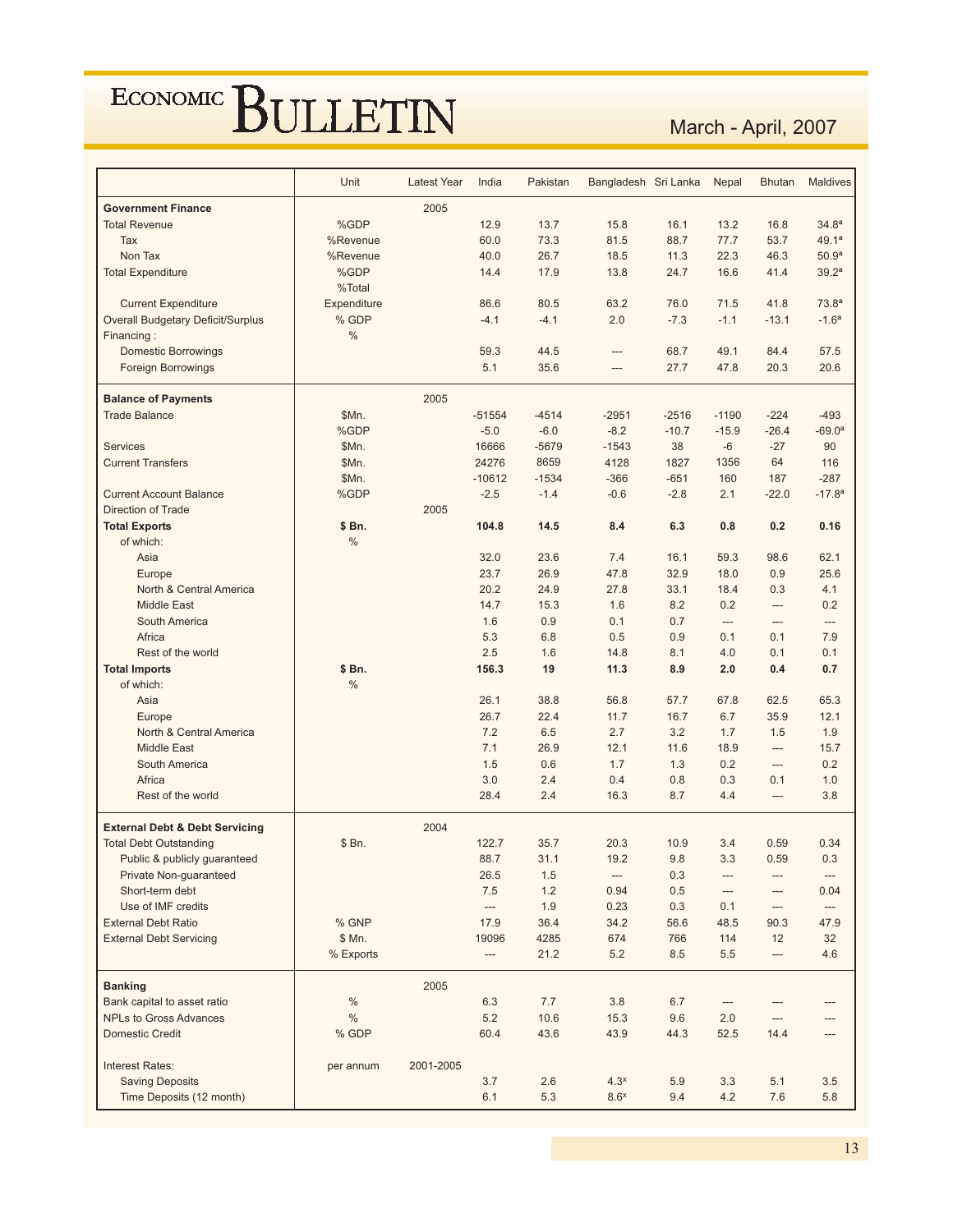March - April, 2007

|                                    | Unit                       | <b>Latest Year</b> | India           | Pakistan       | Bangladesh Sri Lanka |                   | Nepal                    | <b>Bhutan</b>            | <b>Maldives</b> |
|------------------------------------|----------------------------|--------------------|-----------------|----------------|----------------------|-------------------|--------------------------|--------------------------|-----------------|
| <b>Capital Market</b>              |                            |                    |                 |                |                      |                   |                          |                          |                 |
| <b>Market Capitalization</b>       | \$Bn.                      | 2006               | 819             | 46             | $\overline{4}$       | 8                 | $\mathbf{1}$             |                          |                 |
| <b>Market Liquidity</b>            | % GDP                      | 2005               | 55.0            | 127.3          | 1.7                  | 4.8               | 0.3                      | $---$                    | ---             |
| Value of Shares Traded             | % Market                   |                    |                 |                |                      |                   |                          |                          |                 |
|                                    | capitalisation             | 2006               | 96.4            | 251.4          | 31.7                 | 14.8              | 2.4                      |                          |                 |
| <b>Listed Companies (Domestic)</b> | Nos.                       | 2006               | 4796            | 652.0          | 269                  | 237.0             | 105                      | $---$                    | ---             |
| <b>Education Indicators</b>        |                            |                    |                 |                |                      |                   |                          |                          |                 |
| Literacy Rate (15 yrs and above)   | $\frac{0}{0}$              | 2004               | 61              | 50             | ---                  | 91                |                          |                          | 96              |
| Male                               |                            |                    | 73              | 63             | 52                   | 92                | 49                       | 61                       | 96              |
| Female                             |                            |                    | 48              | 36             | 33                   | 89                | 63                       | 34                       | 96              |
| Female to Male rate Ratio          |                            |                    | 65              | 57             | 63                   | 97                | 35                       | 56                       | 100             |
| <b>Enrollment Ratio</b>            | $\frac{0}{0}$              | 2004               |                 |                |                      |                   |                          |                          |                 |
| <b>Primary Schools</b>             |                            |                    |                 |                |                      |                   |                          |                          |                 |
| Male                               |                            |                    | 120             | 95             | 107                  | 102 <sup>3</sup>  | 1184                     | 23 <sup>1</sup>          | 105             |
| Female                             |                            |                    | 112             | 69             | 111                  | 101 <sup>3</sup>  | 1084                     | 19 <sup>1</sup>          | 102             |
| <b>Gender Disparity Ratio</b>      |                            | 2002               | 0.94            | 0.71           | 1.04                 | 0.99 <sup>3</sup> | 0.89                     | ---                      | 0.98            |
| <b>Secondary Schools</b>           |                            |                    |                 |                |                      |                   |                          |                          |                 |
| Male                               |                            |                    | 59              | 31             | 493                  | 82                | 494                      | 491                      | 68              |
| Female                             |                            |                    | 47              | 23             | $54^{3}$             | 83                | $42^{4}$                 | 54 <sup>1</sup>          | 78              |
| <b>Gender Disparity Ratio</b>      | <b>Gender Parity Ratio</b> | 2002               |                 |                |                      |                   |                          |                          |                 |
| Primary                            |                            |                    | 0.94            | 0.71           | 1.04                 | 0.99 <sup>3</sup> | 0.89                     | $\overline{a}$           | 0.98            |
| Secondary                          |                            |                    | 0.80            | 0.71           | 1.12                 | 1.06 <sup>3</sup> | 0.78                     | ---                      | 1.15            |
| Primary Student/Teacher Ratio      | pupils per teacher         | 2004               | 41              | 47             | 54                   | 23                | 40                       | $---$                    | ---             |
| <b>Expenditure on Education</b>    | %GDP                       | 2005               | 3.7             | 2.3            | 2.5                  | ---               | 3.4                      | $\overline{a}$           | 8.6             |
| <b>Health &amp; Nutrition</b>      |                            |                    |                 |                |                      |                   |                          |                          |                 |
| Access to improved water sources   | % population               | 2004               | 86              | 91             | 74                   | 79                | 90                       | 62                       | 83              |
| Urban                              |                            |                    | 95              | 92             | 82                   | 98                | 96                       | 86                       | 98              |
| Rural                              |                            |                    | 83              | 48             | 72                   | 74                | 89                       | 60                       | 76              |
| Access to improved sanitation      | % population               | 2004               | 33              | 59             | 39                   | 91                | 35                       | 70                       | 59              |
| Urban                              |                            |                    | 54              | 92             | 51                   | 98                | 62                       | 65                       | 100             |
| Rural                              |                            |                    | 22              | 41             | 35                   | 89                | 30                       | 70                       | 42              |
| Physicians                         | per 100000 people          | 2004               | 60              | 74             | 26                   | 55                | 21                       | 5                        | 92              |
| Infant mortality rate              | per 1000 live birth        | 2004               | 62              | 80             | 56                   | 12                | 59                       | 67                       | 35              |
| Life expactancy at birth           | years                      | 2000-05            | 63.1            | 62.9           | 62.6                 | 73.9              | 61.4                     | 62.7                     | 66.3            |
| Age Dependency Ratio               | %                          | 2004               | 62              | 83             | 69                   | 45                | 72                       | 82                       | 82              |
| <b>Expenditure on Health</b>       | % GDP                      | 2004               | 5.0             | 2.2            | 3.1                  | 4.3               | 5.6                      | 3.1                      | 6.2             |
| <b>Food Supply</b>                 | <b>Daily Per Capita</b>    | 2003               |                 |                |                      |                   |                          |                          |                 |
| Calorie                            | calories                   |                    | 2473            | 2316           | 2193                 | 2416              | 2483                     |                          | 2558            |
| Protein                            | Gms                        |                    | 59              | 59             | 47                   | 55                | 63                       | $---$                    | 106             |
| <b>Information Technology</b>      |                            |                    |                 |                |                      |                   |                          |                          |                 |
| <b>Personal Computer</b>           | per 1000 people            | 2004               | 12              | $\sqrt{5}$     | 12                   | 27                | $\overline{4}$           | $\qquad \qquad \cdots$   |                 |
| <b>Internet Users</b>              | per 1000 people            | 2004               | 32              | 13             | $\overline{2}$       | 14                | $\overline{7}$           | 22                       | 59              |
| Households with Television         | per 1000 people            | 2004               | 37              | 39             | 29                   | 32                | $\overline{\phantom{a}}$ | $\overline{\phantom{a}}$ | ---             |
| <b>Telephone mainlines</b>         | per 1000 people            | 2004               | 41              | 30             | 6                    | 51                | 16                       | 13                       | 98              |
| <b>Cellular subscribers</b>        | per 1000 people            | 2004               | 44              | 33             | 31                   | 114               | $\overline{7}$           | 20                       | 353             |
| Expenditure on IT                  | % GDP                      | 2004               | 3.8             | 7.1            | 2.9                  | 5.9               | 3.4                      | $\overline{\phantom{a}}$ | 8.1             |
| <b>Miscellaneous</b>               |                            |                    |                 |                |                      |                   |                          |                          |                 |
| <b>Export Growth</b>               | $\%$                       | 2002-2006          | 23.1            | 13.2           | 10.7                 | 7.5               | $-0.8$                   | 26.3                     | 16.6            |
| Import Growth                      | $\%$                       | 2002-2006          | 29.1            | 20.7           | 10.0                 | 11.6              | $7.6\,$                  | 19.4                     | 17.3            |
| <b>Foreign Direct Investment</b>   | \$Mn.                      | 2006               | 76614           | 3451           | 675                  | 480               | $-6$                     | 6                        | 14              |
| <b>International Reserves</b>      | \$ Mn.                     | 2005               | 137             | 11             | 2.8                  | 2.7               | 1.6                      | ---                      | 0.2             |
| Ratio of Reserves to imports       | months                     | 2005               | 13 <sup>a</sup> | $\overline{7}$ | 3                    | $\overline{4}$    | 9                        | $\overline{\phantom{a}}$ | 3               |
| Exchange Rates (Average)           | per US dollar              | 2006               | 44.7            | 59.9           | 67.1                 | 104.0             | 72.3                     | 44.7                     | 12.8            |

\*Average <sup>a</sup>As of 2004 <sup>b</sup>2002-04 °2005 <sup>x</sup>2001-2004 (U) Urban (R) Rural 12000 <sup>2</sup>2002 <sup>3</sup>2003 <sup>4</sup>2005 <sup>5</sup>1995 <sup>6</sup>1990 Source: Asian Development Outlook & World Development Indicators 2007, ADB Key Indicators 2006 & Human Developement Report 2006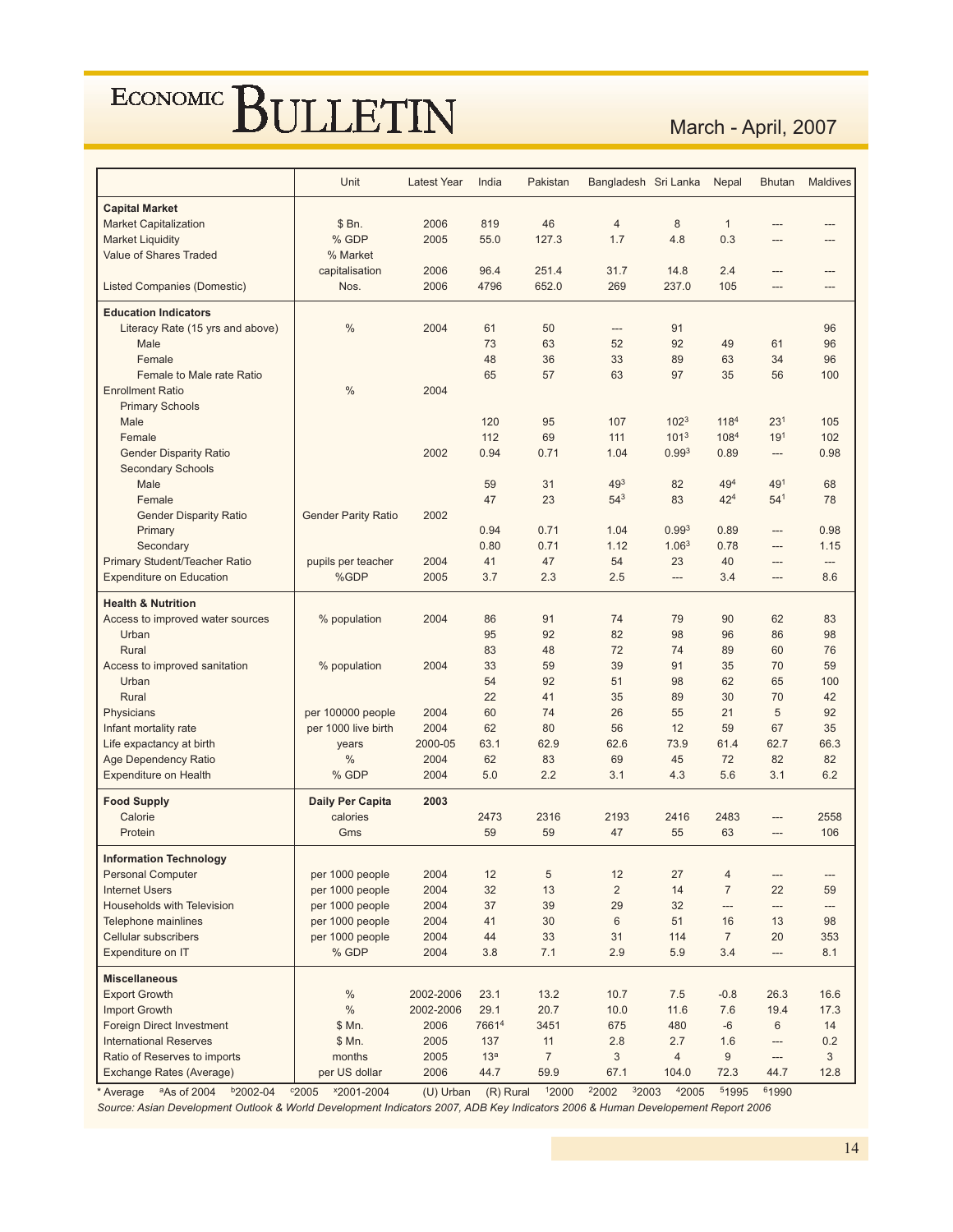Engr. M. A. Jabbar Life Member FPCCI

# ECONOMIC BULLETIN

## **Liberalization of Services in Pakistan: Opportunities, Challenges & Cooperation in South Asia**

The process of liberalization of services in Pakistan was initiated in the 1990s with a policy package covering privatization, deregulation, liberalization and structural reforms adjustment arrangements under IMF structural reforms agenda. The liberalization of services has been independent of any commitments made under the general agreement on trade and services (GATS) in 1994. In simple words, almost all the subsectors of services stand deregulated and liberalized on account of the policy being pursued. The opportunities and risks that trade and development might incur have to be taken into consideration. Cooperation in South Asia is another facet being looked into.

Services sector, a promising area of investment and employment generation is contributing 53.2 percent to the country's GDP and even more if construction is included. The sector's share in GDP is on an upward slope since the 1980s. In the last five years, the growth in share has outpaced the rise in the percentage share of agriculture and manufacturing. Growth rates in GDP, services and commodity producing sectors during the last five years are given below.

Growth in GDP, Services and **Commodity Producing Sectors** 

|                      |            |                 |           | $\sqrt{9}$  |
|----------------------|------------|-----------------|-----------|-------------|
| Fiscal year          |            | <b>Services</b> | Commodity | Share of    |
| $(\text{July-June})$ | <b>GDP</b> | Sector          | Producing | Services in |
|                      |            |                 | Sector    | <b>GDP</b>  |
| 2001                 | 2.0        | 3.1             | 0.8       | 51.3        |
| 2002                 | 3.1        | 4.8             | 1.4       | 52.1        |
| 2003                 | 4.7        | 5.2             | 4.3       | 52.3        |
| 2004                 | 7.5        | 5.9             | 9.2       | 51.6        |
| 2005                 | 8.6        | 8.0             | 9.2       | 51.3        |
| 2006                 | 6.6        | 8.8             | 4.3       | 52.3        |
| 2001-2006            | 5.4        | 6.0             | 4.9       | 51.8        |

Source: Economic Survey 2005-06

 $(0/2)$ 

Import of

services grow

Overview <sub>of</sub> services sector

Rising

sector

share of services

> Wholesale and retail trade constitute 36 percent of the services value addition; transport and communication 21 percent, public administration 13 percent, ownership of dwelling 6 percent, banking and finance 6

percent, household services 6 percent and education 4 percent. The balance is shared by other services like, hotel and restaurants, healthcare, real estate and social and culture. The growth rates in major services sub sectors during last five years are shown below:-

| <b>Growth Rate in Services</b><br>$(\%)$ |         |      |        |      |      |      |  |  |  |  |
|------------------------------------------|---------|------|--------|------|------|------|--|--|--|--|
| Sector                                   | 2001    | 2002 | 2003   | 2004 | 2005 | 2006 |  |  |  |  |
| Transport,<br>storage,<br>communications | 5.3     | 1.2  | 4.3    | 3.5  | 3.6  | 7.2  |  |  |  |  |
| Wholesale &<br>retail trade              | 4.5     | 2.8  | 5.9    | 8.4  | 11.1 | 9.9  |  |  |  |  |
| Finance and<br>insurance                 | $-15.1$ | 17.2 | $-1.3$ | 9.0  | 29.7 | 23.0 |  |  |  |  |
| Ownership &<br>dwelling                  | 3.8     | 3.5  | 3.3    | 3.5  | 3.5  | 3.5  |  |  |  |  |
| Public<br>administration                 | 2.2     | 6.9  | 7.7    | 3.2  | 0.6  | 4.7  |  |  |  |  |
| Others                                   | 5.6     | 7.9  | 6.1    | 5.6  | 5.9  | 6.5  |  |  |  |  |
| Services                                 | 3.1     | 4.8  | 5.2    | 5.9  | 8.0  | 8.8  |  |  |  |  |

Source: Economic Survey 2005-06

Investment in the services sector is expected to show a continuous growth and its share in GDP will grow. Import of services have risen in the last few years. The import of services in dollar terms is twice the level of exports of services. This is not a comfortable picture for Pakistan, which is striving for sharing the increased opportunities in the increasing world trade of services.

The country recorded import of services at over \$8 billion in 2006 against exports slightly short of \$4 billion in the same period. There has been a sharp increase in the deficit of trade in services during the last three years. The deficit recorded on account of services was \$1.3 billion in 2004, \$3.2 billion in 2005, and \$4.4 billion in 2006. Under Mode 4 of GATS, the earnings by non immigrant workers abroad on temporary stay also contribute towards remittances of about \$5 billion in the year 2006 which is not being detailed here due to weak datas about the geographical positioning of workers and nature of their living status.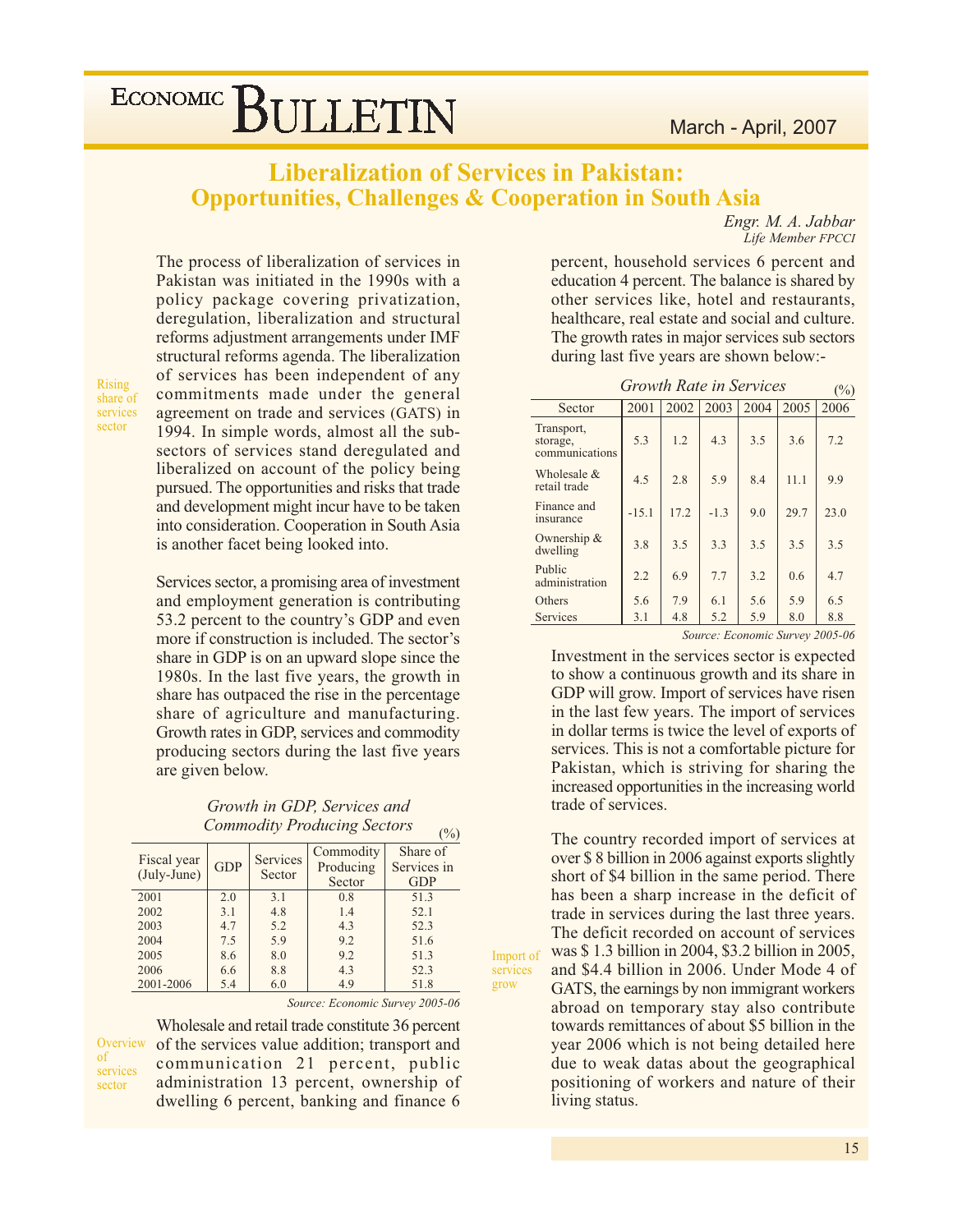The research based approach to arrive at any firm position is constrained by non-availability of data on transaction of services. Given data limitations one can only attempt to understand the situation for future indications. The analysis of co-operation amongst south Asian countries requires reclassifications and improved systems of reliable statistics. This is the area, working of which would suggest the cross border movements of identified areas of services. Liberalization of the sub-sectors will be to the mutual benefits of the member countries of Saarc.

A conducive environment for investment in services has resulted from the liberalization of the investment policy in Pakistan. It has opened opportunities for entry of services from overseas. Privatization and opening of major sectors like energy and telecom have exposed them to competition from overseas investors and service providers. The energy policy announced in 1994 has brought in the Independent Power Producers. The Telecom is free and agreement related to keeping it a monopoly expired much earlier. The Government of Pakistan issues advance ruling on taxes and welcomes the entry of investment oriented services, which is totally immune from any check on the repatriation of profits and principal.

An investment portfolio of upto \$1.2 billion is expected in year 2007 in stock market. Capital gains are free from tax liability and the facility would continue upto 2008 (as announced by PM before budget 2006-07) The MFN is available on investment in services, no restrictions on repatriation of capital, dividend, profit, royalty, franchise, technical fees and any other part claimed out of business service. Full foreign equity is stated to be hurting construction and consultancy though in the post Doha Round, it offers some percentage which appears as share for locals.

Postal services is now affected by entry of foreign based courier services which now operate in the country. Ports and shipping

### March - April, 2007

being liberalized, Gwadar operations have been offered on 30 year basis with complete concessions not limited to but including taxations. Private and foreign airlines can operate domestically and outside the country. The cargo service is also being handled by foreign based companies.

Banking and Insurance has also been liberalized. No specific conditions are attached with regard to extending facilities to the rural areas, where the immediate non available profit for foreign service providers is the main reason to stay away from developments of the future-profits.

The mushrooming growth of non-accredited Universities has already been taken notice by the Higher Education Commission. This would Education suggest that liberalization without first putting in the regulatory system maybe counter productive.

> The investments by domestic service providers is now being extended by joining of foreign origin service providers. The level playing field maybe made focal point for progress of both by striking balance as to the shareholding between local and overseas partner. We have already seen some reservations from Pakistan Broadcaster Associations in this regard.

Electronic

Domestic

regula-

tions in

South

Asia

Media

Most of the countries are in the process of fine tuning of domestic regulations in line with commitments they are offering under GATS. Pakistan is/has already liberalized services covered by its investment policy, with very little protection for domestic commerce in the regulatory controls. It is suggested that some restructuring maybe made of the Regulatory Authorities in the wider interest of consumers. They should be equipped with the required expertise to act as facilitators rather than controller. They should take on the responsibility of providing services to the satisfaction of the consumer. Any existing weaknesses may have to be removed with respect to regulation of trade in services.

This is a subject to be dealt separately. Pakistan made initial offers in May 2005 in which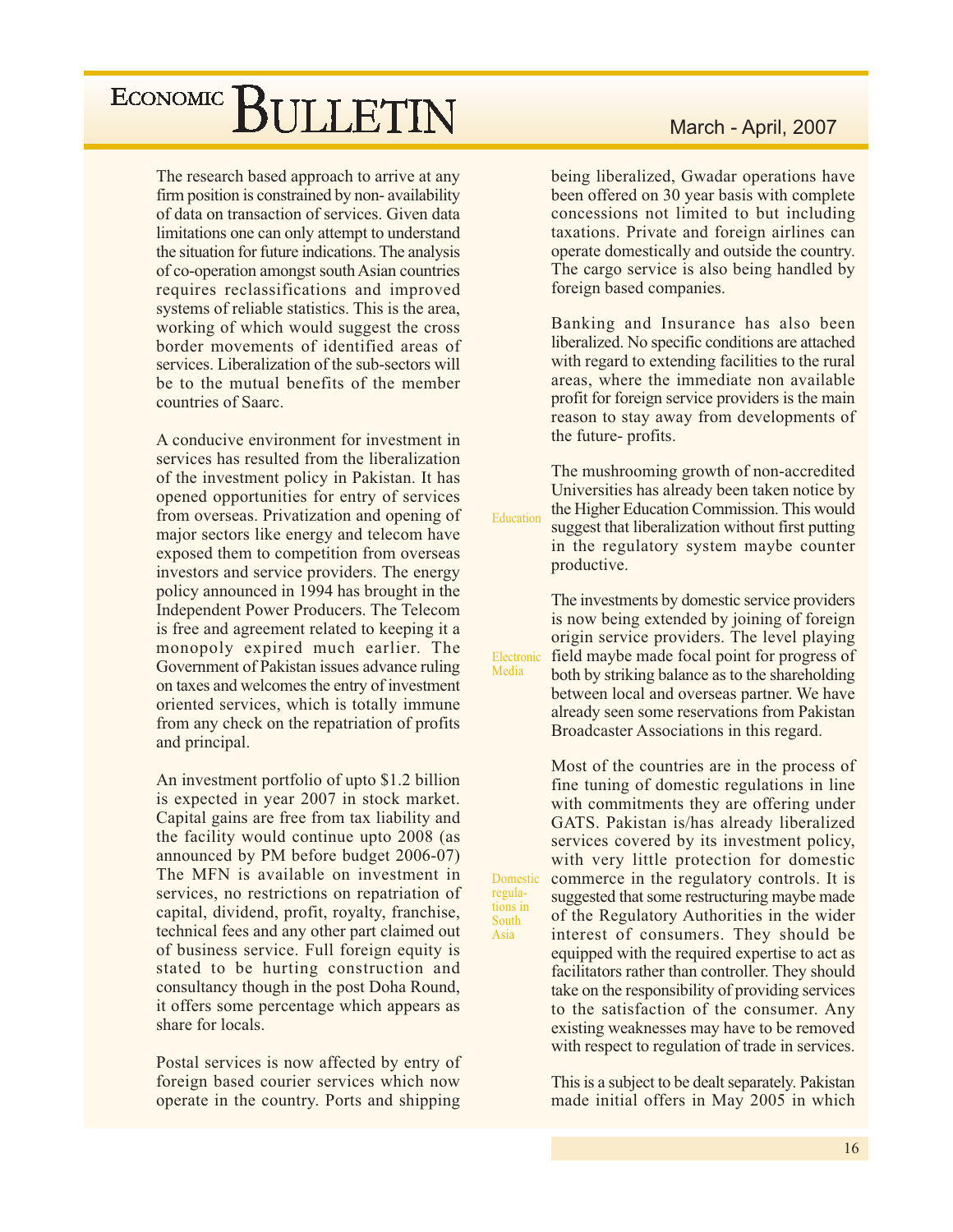certain exemptions from MFN are given. Horizontal commitments are made like doing away with restrictions with non-Pakistanis to acquire real estate. In sector specific commitments certain equity limits have been raised and certain exemptions have been disclosed. Few new sub sectors have been defined and added. In overall the investment policy, taxation policy and taxation measures are already mandating the continuation of our liberalized position in services, so the obligations under the GATs may not merit much for its pleading or confronting exercise.

Pakistan has not gained in the Saarc Regional Trade Agreement with respect to trade in services. The Safta relates to trade in goods and does not specifically pressurize to go forward in services trade. Even in case of Pak-China free trade agreement signed in 2006, the trade in services is to be taken-up after conclusion of the FTA relating to goods. The Sri Lanka-Pakistan FTA does not contain any provision for trade in services. Pakistan has not offered any concession on any services trade in any FTA, it is/has pursued.

Liberalization and cooperation in South Asia

PTAs and

**FTAs** 

**GATS** and

member

country

Obliga-

tions

The best way for Pakistan would perhaps be to exploit the potential available in the Saarc countries by identifying possible areas for cooperation. The bilateral principles transformed to plurilateral in services can be the basic instrument for promoting trade in services in South Asia under regional trade agreements. The Mode 4 is the best to start with.

South Asian countries have to strengthen the system of trade data bank in services as presently only major commercial services in Mode 1 are measured and no reliable system is available to gauge the transactions made in Mode 4 and 3.

The details of home remittances under Mode 4 based in specific on division of temporary and permanent residences are hardly available for making proposals based suggestions in South Asia for checking the areas in which

### March - April, 2007

the cross borders may be helping the Saarc economies. In principle it appears to be convincing that by this, we can conduct large level of trade in services at affordable costs to commensurate with purchasing power parity in the Saarc countries. The Saarc countries can easily find solutions as to the extent of safeguards, subsidies and level of local regulations which will help them in also moving to benefit from GATS as outcome of experiences in South Asia under Saarc framework of Governments.

Safta is focused on trade in goods. However, at the Saarc Ministerial meeting last year, consideration was given to examining feasibility of opening trade in services. This is a good sign and needs to be accelerated, as the services share in GDP is large in Saarc economies. The regional trade bodies, associations can help in further identifying the areas of co-operation for their proposed startup/setup.

Saarc countries under RTA extending to trade in services can club together to export services to third countries. Few examples of which can be consultancy, IT, construction, and tourism to name a few.

The framework of regulations in Saarc countries can be exchanged amongst them for formation of better regulations. The Saarc countries can build their capacity by helping each other in up-gradation of educational skills, improving vocational trainings and enhancing imparting knowledge needed for meeting the objective of exports of services and providing better quality services to the locals.

The regulatory

mecha-

nisms

Research and study conducted through research institutes in South Asia can promote the objectives of required promotion trade in services in South Asia/Saarc. This can be served by holding Workshops/Seminars amongst research institutions with the collaboration of stakeholders.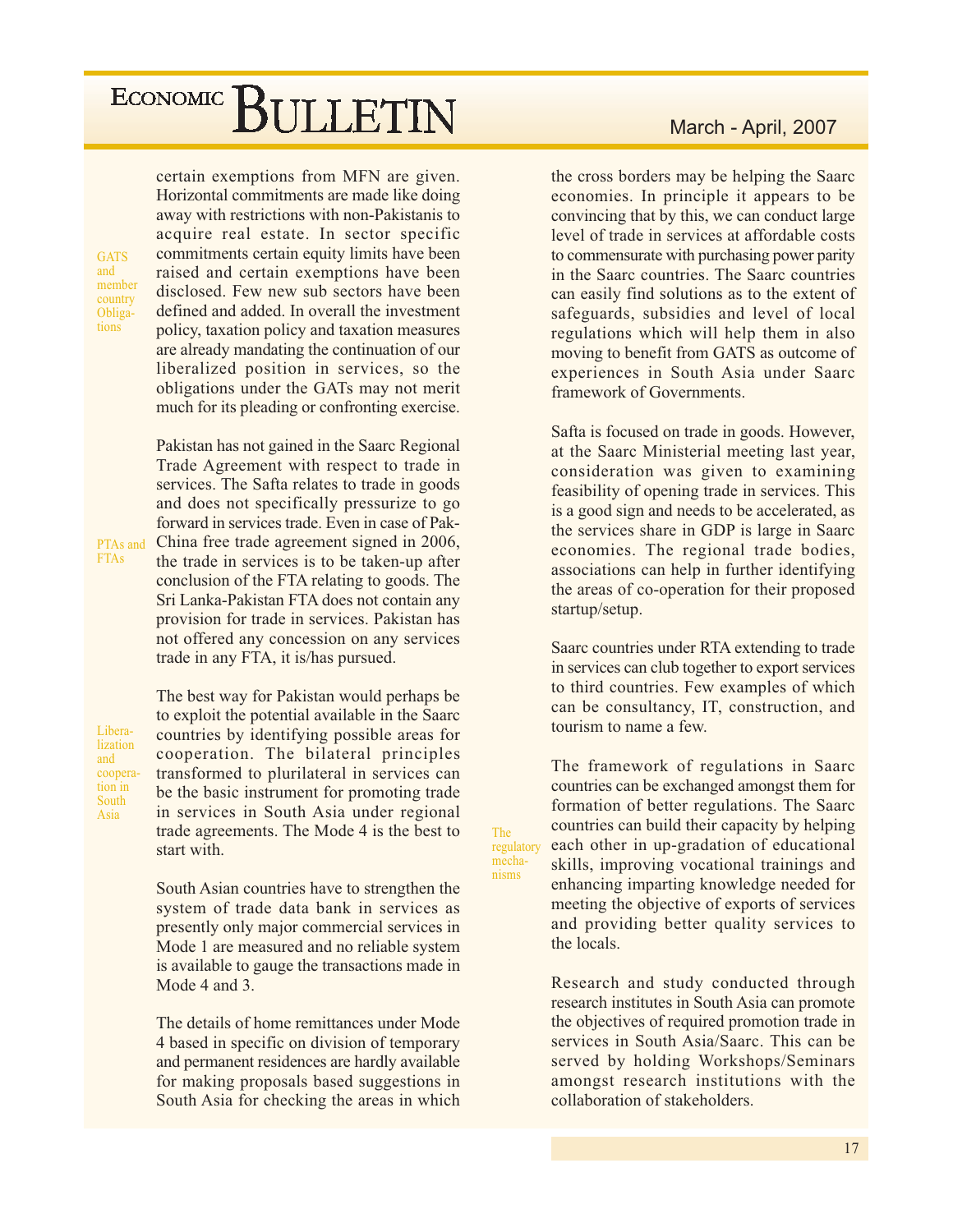## **Pakistan: Rising Trade & Current Account Deficit**



Pakistan's trade deficit has surged in the last two years, primarily due to large import payments. In FY05, it had risen to \$6.2 billion as higher oil prices in the international markets persisted, as well as the increasing activity in the domestic economy led to a significant increase in the import of machinery and raw material. The sharp increase in import payments overshadowed the 16 percent growth in exports.

In fact, Pakistan's exports performed fairly well during FY05 despite the rising global competitiveness in the post MFA regime. At 5.6 percent

of GDP, the FY05 trade deficit was the largest in almost two decades. Pakistan suffered large trade deficits in FY93 and FY97 due to sharp rises in imports. In FY07 (July-March), exports earnings declined because of a fall in the exports of raw cotton, cotton yarn and rice.

In FY06, the trade deficit was a record \$12.1 billion nearly twice the \$6.2 billion seen during FY05. The higher growth in imports nearly 39 percent was due to large oil payments as oil import bill jumped from around \$4.0 billion in FY05 to \$6.7 billion in FY07 (unit value had risen from \$293.9 to \$450.1) higher import of machinery (40.6 percent rise) (mainly road motor vehicles, and other machinery) and rising import of food items. Oil imports alone accounted for 33.5 percent or one third of the rise in exports.

 $\sqrt{2}$ 

|                             |             |           |                   | Components of Rise in Trade Deficit |                     |              |         |
|-----------------------------|-------------|-----------|-------------------|-------------------------------------|---------------------|--------------|---------|
|                             | <i>FY06</i> | (Rs Bn)   |                   |                                     | $FY07$ (July-March) |              | (Rs Bn) |
| <i>Exports</i>              |             | Imports   |                   | <i>Exports</i>                      |                     | Imports      |         |
| <b>Primary Commodities</b>  | 0.2         | Food      | 0.7               | Food                                | $(-)0.09$           | Food         | 0.11    |
| <b>Textile Manufactures</b> | 1.4         | Machinery | 2.4               | Textile                             | 0.5                 | Machinery    | $0.5*$  |
| Other Manufactures          | 0.5         | Petroleum | 2.7               | Petroleum                           | $(-)0.009$          | Transport    | 0.2     |
| <b>Total Rise</b>           | 2.1         | Textile   | 0.2               | <b>Other Manufactures</b>           | $(-)0.3$            | Petroleum    | 0.6     |
|                             |             | Chemicals | 0.6               | Others                              | 0.3                 | Textile      | 0.2     |
|                             |             | Metals    | 0.6               | Total                               | $\overline{0.4}$    | Agri & Other |         |
|                             |             | Other     |                   |                                     |                     | Chemicals    | 0.1     |
|                             |             | Total     | $\frac{0.8}{8.0}$ |                                     |                     | Metals       | 0.3     |
|                             |             |           |                   |                                     |                     | Other        | 0.6     |
|                             |             |           |                   |                                     |                     | Total        | 1.7     |
|                             |             |           |                   | * primarily telecoms                |                     |              |         |

During July-March 07, the trade deficit widened to nearly \$10.0 billion against \$8.6 billion in the corresponding period a year earlier.

During the first 9 months imports grew by 8.4 percent, while exports showed a 3.5 percent increase. Oil imports constitutes 23.3 percent of the import bill, followed by machinery 21.6 percent, agricultural and chemical group 13.8 percent. Growth in fuel and machinery imports was lower.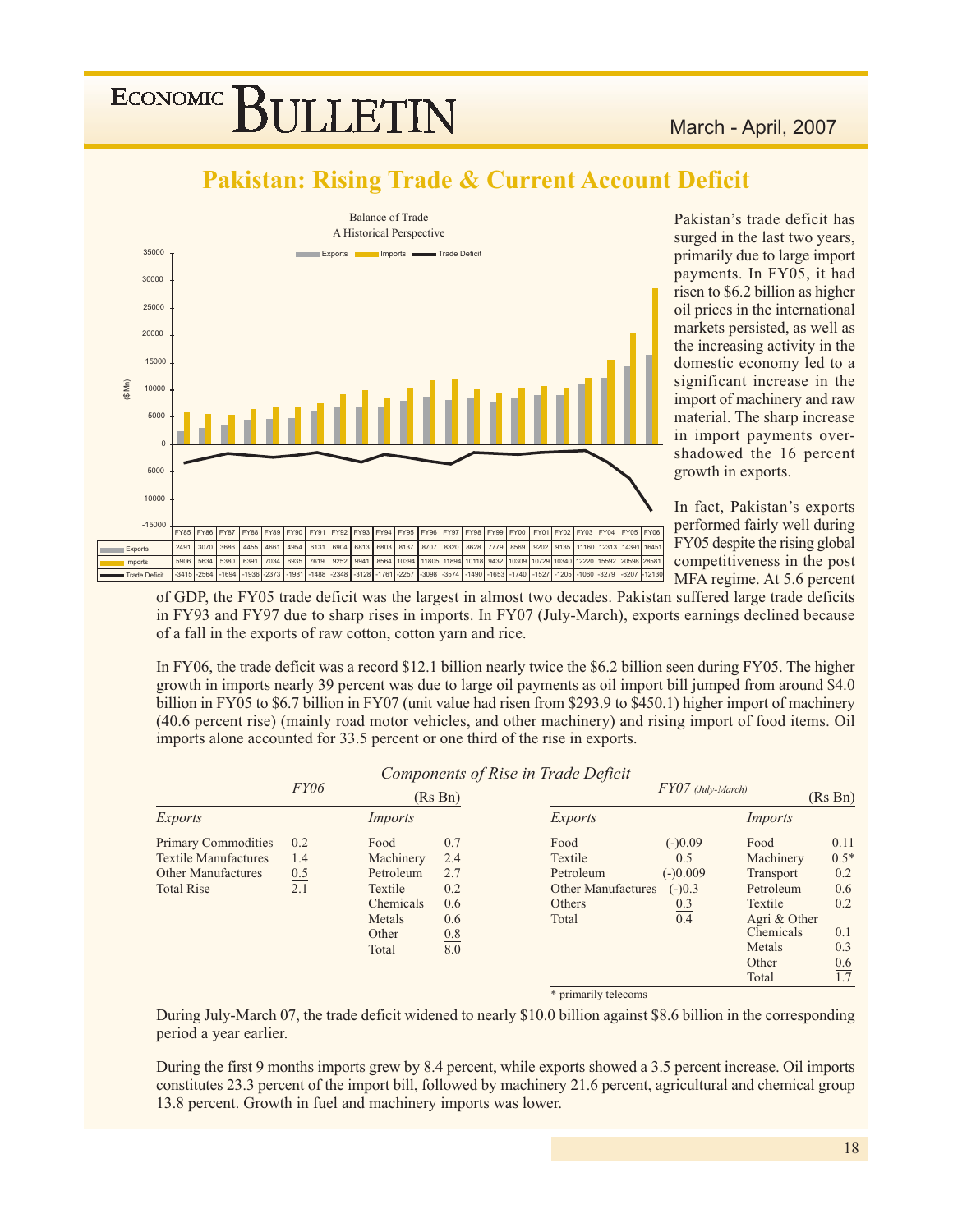## **ECONOMIC JLLETIN**



## March - April, 2007

The monthly trend in exports and imports show some tapering off in the growth of imports. Subsequently the monthly trade deficit fell in March to \$1.0 billion against \$1.4 billion in November '06.

The narrowing of trade deficit in March is attributable to lower import bill of transport vehicle, petroleum crude, chemicals among some others. Exports rose by 18 percent in March '07 over a month earlier because of large earnings accruing from export of textiles, carpets, rice, etc.

The current account balance

which had remained in surplus for four consecutive years FY01-FY04, turned into a deficit in FY05 and has deteriorated since.

|              | Current Account Balance |           |
|--------------|-------------------------|-----------|
|              |                         | (\$Mn)    |
| 1998-99      |                         | $(-)1856$ |
| 1999-00      |                         | $(-)217$  |
| $2000 - 01$  |                         | 326       |
| $2001 - 02$  |                         | 2833      |
| $2002 - 03$  |                         | 4203      |
| $2003 - 04$  |                         | 1812      |
| 2004-05      |                         | $(-)1534$ |
| 2005-06      |                         | $(-)4999$ |
| 2006-07      |                         | $(-)6015$ |
| (July-March) |                         |           |

Source: State Bank of Pakistan, Annual Reports, various issues

The deterioration in the current account balance was primarily due to the widening trade deficit and higher payments outflow for shipment freight charges, as well as the higher direct investment income outflows (due to large payments made by the government against the purchase of crude oil and gas from foreign companies operating in Pakistan.

The current account balance continued to deteriorate into FY06, with the deficit rising substantially to \$5 billion or 3.9 percent of GDP from a modest 1.4 percent of GDP in FY05. This deterioration is due to the continued upsurge in imports, (and accompanying rise in shipment

freight charges) that overshadowed the reasonably strong growth in exports, remittances and other government receipts. The annual FY07 current account deficit is still likely to be substantially higher than FY06 and is likely to breach the Annual Plan target of 4.3 percent of GDP for FY07.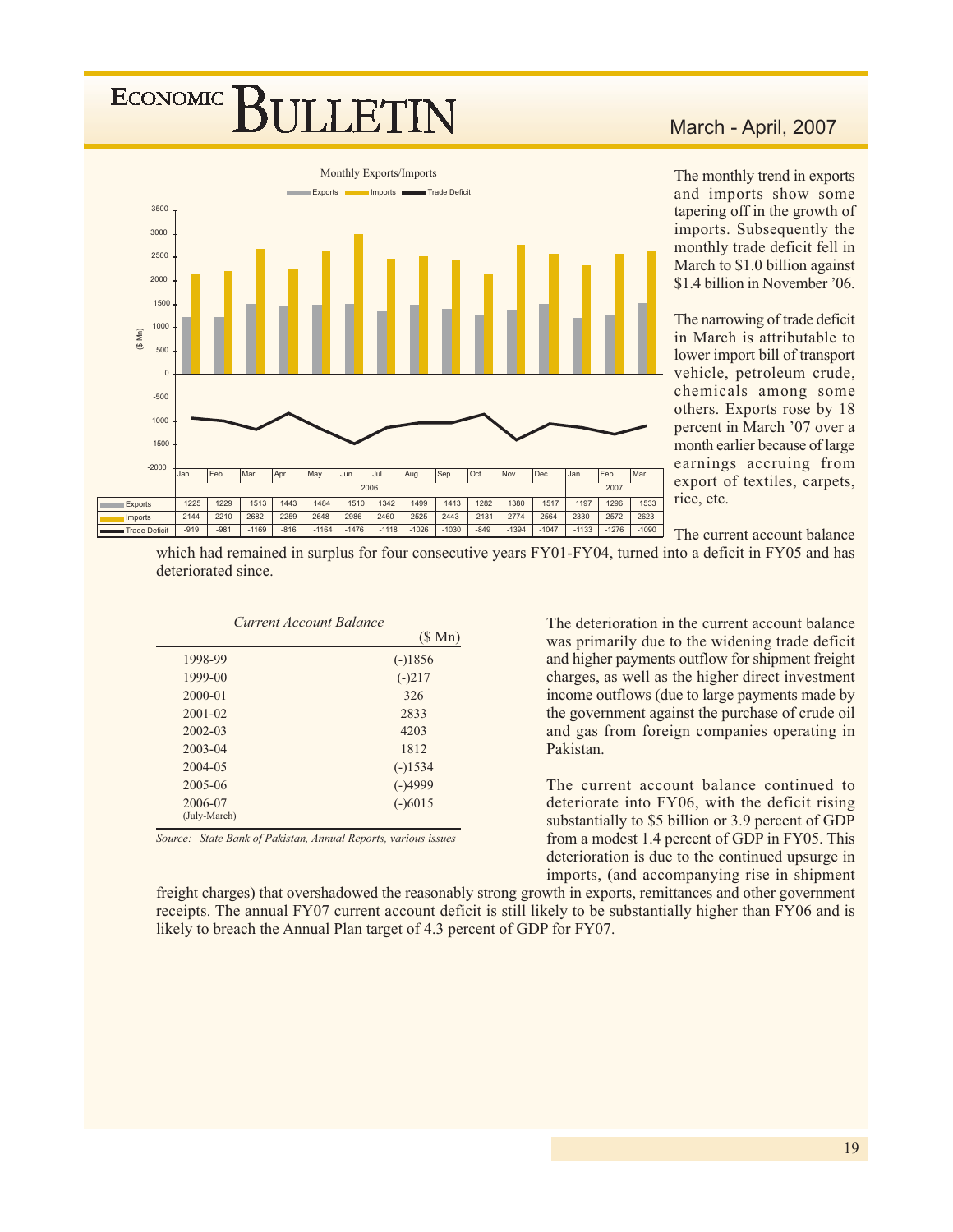## **Performance of Islamic Banking in Pakistan**

The process of Islamizing the financial system dates back to the late 1970s, when a beginning was made to transform the loans and deposits of the banking sector into non-interest bearing activities. Real impetus was given to the system in early 2000, when separate rules and regulations for Islamic banking parallel to interest based banking activities were formulated. Last few years have seen a rapid growth in the Islamic banking sector.

Today there are six full fledged Islamic banks; Meezan Bank Limited, Al Baraka Islamic Bank, Dubai Islamic Bank, Bank Islami Pakistan Limited, First Dawood Islamic Bank Limited and Emirates Global Islamic Bank Ltd operating alongwith conventional banks. The numbers of licensed conventional banks to conduct Islamic banking business through Islamic Banking Branches has grown. National Bank of Pakistan has also established a stand alone branch for Islamic Banking. A full fledged Islamic banking department has been created in the State Bank of Pakistan that serves as a focal point for all matters relating to Islamic banking and finance in the country.

With an expansion in the network, the balance sheet of the Islamic Banking system has grown. There has been a significant growth in assets, which surged from Rs.6.9 billion in 2002 to Rs71.5 billion in 2005 and by December 2006 it had risen to Rs 118.1 billion. The deposits base increased from 5.0 billion in 02 to Rs.50.0 billion in 05, and further rose to nearly Rs.83.7 billion by December 06.

|                                                                           | Unit                                               |                      | End-December                     |                                |                                 |  |  |
|---------------------------------------------------------------------------|----------------------------------------------------|----------------------|----------------------------------|--------------------------------|---------------------------------|--|--|
| Structure                                                                 |                                                    | 2003                 | 2004                             | 2005                           | 2006                            |  |  |
| Islamic Banks Operating in Pakistan                                       | Nos.                                               | 1                    | $\overline{2}$                   | 2                              | 6                               |  |  |
| <b>Branches Opened by Islamic Banks</b>                                   | Nos.                                               | 10                   | 23                               | 37                             | 99                              |  |  |
| Pakistani Conventional Banks Operating Islamic<br><b>Banking Branches</b> | Nos.                                               | 3                    | $\tau$                           | 9                              | 12                              |  |  |
| Islamic Banking Branches Opened by Pakistani<br><b>Conventional Banks</b> | Nos.                                               | $7\phantom{.0}$      | 21                               | 33                             | 58                              |  |  |
| Islamic Banking Branches Operating in Pakistan (Total)                    | Nos.                                               | 17                   | 44                               | 70                             | 70                              |  |  |
| Key Indicators                                                            |                                                    |                      |                                  |                                |                                 |  |  |
| Assets<br>Growth<br>Share<br>Deposits                                     | Rs.Bn.<br>$\frac{0}{0}$<br>$\frac{0}{0}$<br>Rs.Bn. | 12.91<br>0.53<br>8.4 | 44.14<br>241.91<br>1.49<br>30.18 | 71.49<br>61.96<br>2.0<br>49.93 | 118.18<br>65.31<br>2.9<br>83.74 |  |  |
| Growth<br>Share                                                           | $\frac{0}{0}$<br>$\frac{0}{0}$                     | 64.6<br>0.43         | 259.5<br>1.26                    | 65.4<br>1.76                   | 67.71<br>2.8                    |  |  |
| Financing<br>Growth                                                       | Rs.Bn.<br>$\frac{0}{0}$                            | 8.65<br>147.0        | 27.54<br>218.2                   | 45.79<br>66.3                  | 65.14<br>42.26                  |  |  |
| Share<br>Investment                                                       | $\frac{0}{0}$<br>Rs.Bn.                            | 0.83<br>1.24         | 1.82<br>2.01                     | 2.37<br>1.85                   | 2.9<br>7.05                     |  |  |
| Growth<br>Share                                                           | $\frac{0}{0}$<br>$\frac{0}{0}$                     | 0.16                 | 62.1<br>0.3                      | $-7.96$<br>0.24                | 281.08<br>0.91                  |  |  |
| Markup Income<br>Growth                                                   | Rs.Bn.<br>$\frac{0}{0}$                            | 406.4                | 1081.0<br>165.99                 | 3164.3<br>192.72               | 6381.9*<br>101.68               |  |  |
| Share                                                                     | $\frac{0}{0}$                                      | 0.39                 | 0.97                             | 1.52                           |                                 |  |  |
| Markup Expense<br>Growth                                                  | Rs.Bn.<br>$\frac{0}{0}$                            | 188.5                | 483.7<br>156.6                   | 1542.3<br>218.85               | 3545.5*<br>129.88               |  |  |
| Share<br>Non markup Income<br>Growth                                      | $\frac{0}{0}$<br>Rs.Bn.<br>$\frac{0}{0}$           | 0.51<br>287.4        | 1.44<br>596<br>107.38            | 2.08<br>1206.6<br>102.45       | $1063.6*$<br>$-11.85$           |  |  |
| Share<br>Gross Income (net)                                               | $\frac{0}{0}$<br>Rs.Bn.                            | 0.6<br>505.3         | 1.26<br>1193.2                   | 2.23<br>2828.6                 | 3900.0*                         |  |  |
| Growth<br>Share                                                           | $\frac{0}{0}$<br>$\frac{0}{0}$                     | 0.43                 | 136.14<br>0.95                   | 137.06<br>1.5                  | 37.88                           |  |  |
| Profit (BT)<br>Growth                                                     | Rs.Bn.<br>$\frac{0}{0}$                            | 245.0                | 378.2<br>54.37                   | 1242.6<br>228.56               | 756.1<br>$-39.15$               |  |  |
| Share                                                                     | $\frac{0}{0}$                                      | 0.52                 | 0.72                             | 1.3                            | 0.6                             |  |  |

Islamic Banking in Pakistan

Share is in total banking industry.

Source: State Bank of Pakistan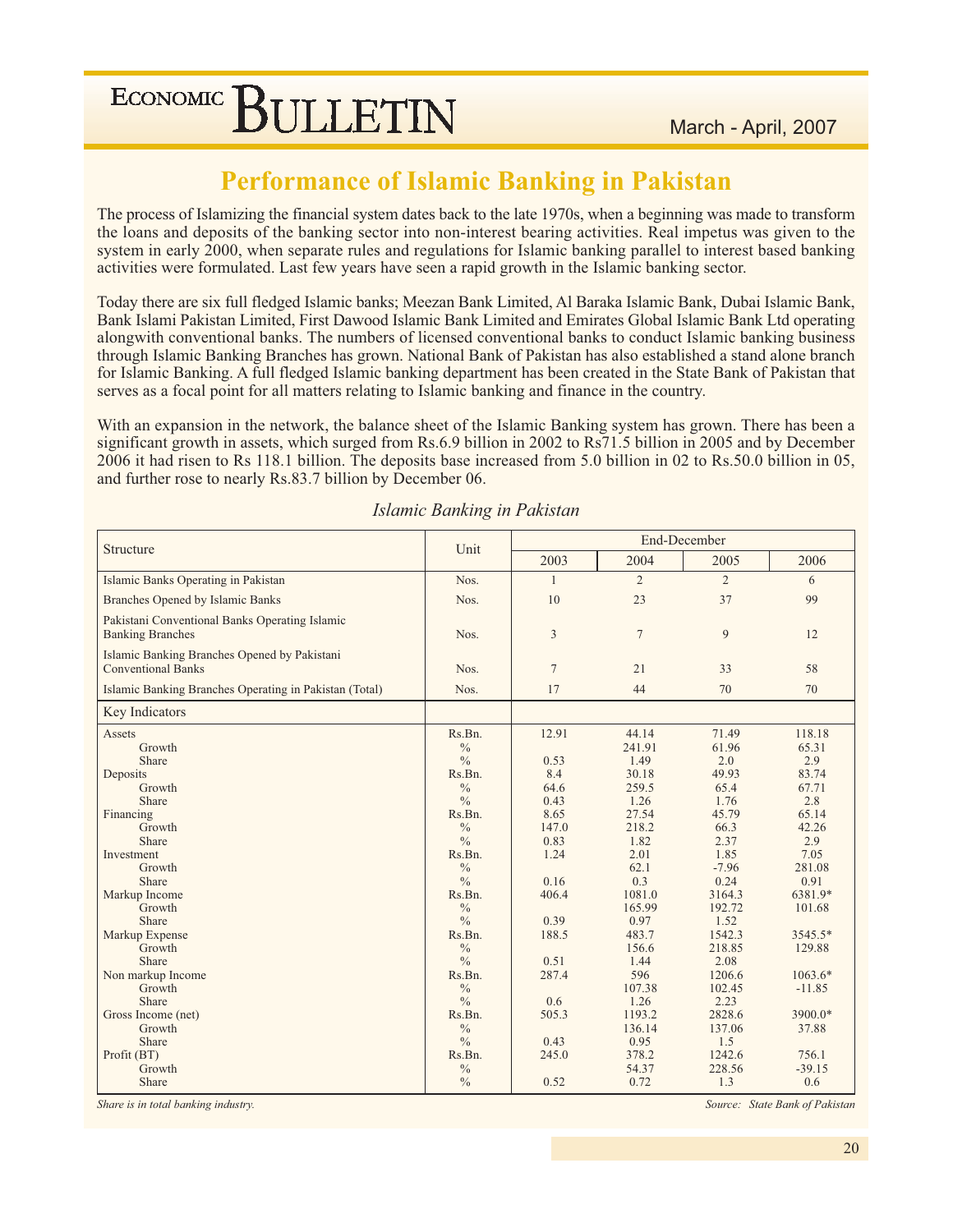## **Market Analysis**

The market continued to rise gradually during the March  $-$  April 2007 period as the KSE-100 Index gained 1,189 points or 10.6 percent to close at 12,369 points, an all-time record high closing. The average daily turnover during the period was 213.9m shares as compared to 225.4m during the January  $-$  February 2007 period. The beginning of March saw the market in the grips of a technical correction that began in February, however, from March 5 to March 9, the market staged a brief recovery as the KSE-100 Index increased by 513 points or nearly 5 percent to close at 11,413 Technically, the market was in the oversold region and so a rebound was due at any time.

The release of the February cement sales data depicted strong sales growth in both domestic and export markets with export sales recording an all-time month high volume of 320k tons. This led to institutional buying interest in cement scrips especially the large players such as Lucky and DG Khan. In addition there was buying interest in petroleum and banking stocks from both local and foreign investors. However, the recovery stalled and the market entered into a consolidation phase for the remainder of March due to the judicial dispute and geopolitical situation vis-a-vis Iran.



The KSE-100 Index gained nearly 1,100 points or 9.7 percent during April 2007 to close at 12,369, an all-time record closing while the KSE-30 Index increased by almost 1,400 points or 9.8 percent to 15,390. The average daily turnover during April was 261.6m shares

compared to 160.0m shares during March 2007. The market broke out of its sideways pattern that was evident throughout March and staged a strong rally with healthy daily turnover from the beginning of April to cross and close above the 12,000 psychological barrier on April 16. The following are the main factors behind the rally:

- Record cement sales during March 2007 of 2.1m tons led to a buying spree in cement scrips.
- PSO privatization developments including events such as 7 parties qualified to bid by the Privatization Commission and the bidding date set for May 19, 2007 led to positive sentiments.
- SECP announced on April 3 that it would take a lenient view in the March 2005 crisis and would not take punitive action against brokers involved in the crisis.
- There was renewed interest in the E&P sector because of positive response by investors to the draft Petroleum Policy 2007 which abolishes the cap on wellhead gas prices (US\$ 36 a barrel in Petroleum Policy 2001) and allows for minor increases beyond US\$ 45 a barrel.
- There were positive expectations among market participants about quarterly results for both banking and cement sectors.
- Continued foreign buying and local buying (due to the influx of new funds) and ample liquidity (although CFS value close to its cap but rates are extremely low).

During the last 2 weeks of April, the market experienced a minor correction and then quickly entered into a consolidation phase because of the CFS reaching its limit of PKR 55bn which led to reduced activity by punters and retail investors and also, investor reaction to quarterly corporate results of major sectors that were heavily packed during this period. The KSE requested the SECP to raise the CFS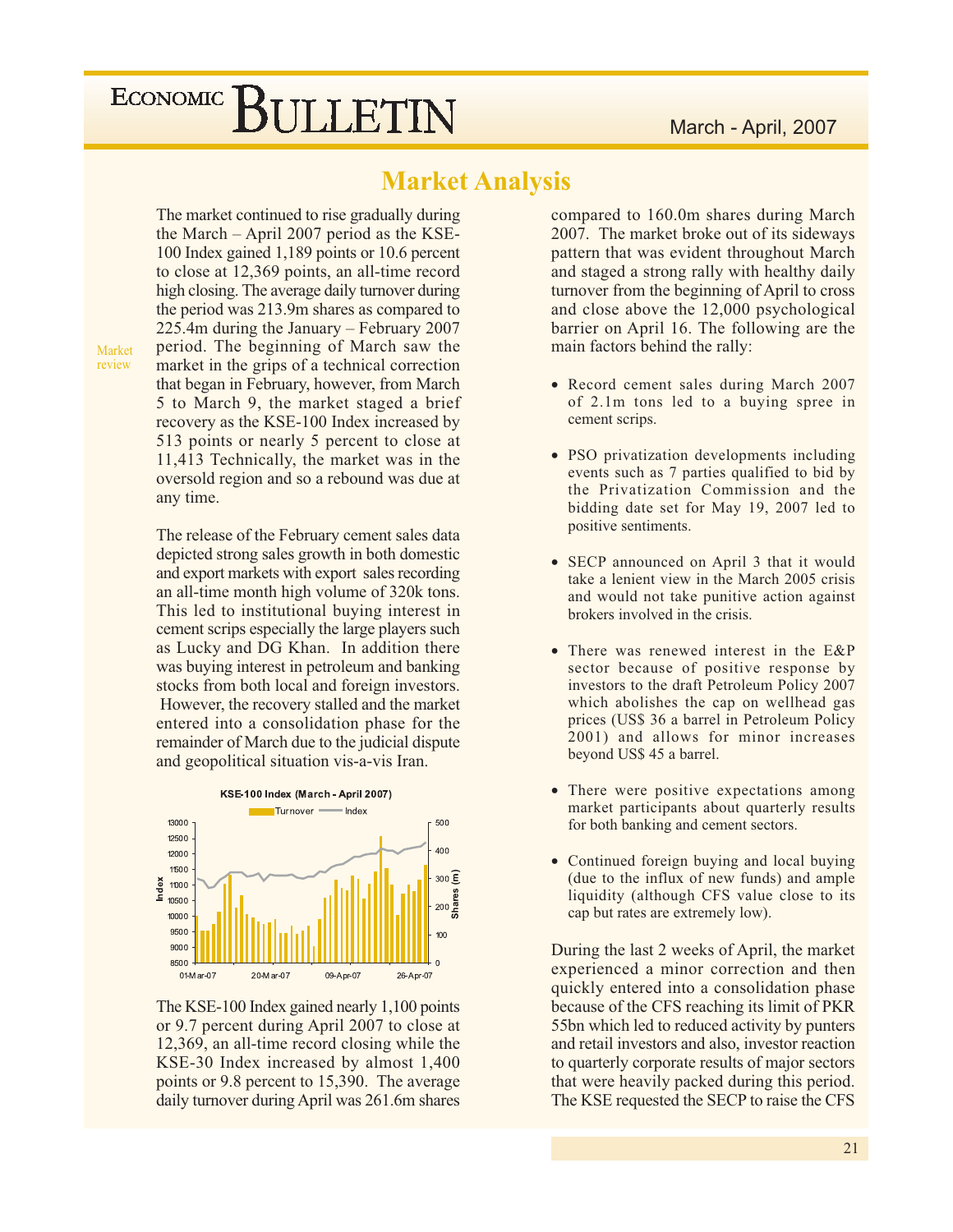ceiling above PKR 55bn but the SECP fired back a letter containing 7 issues relating to risk management measures that the bourse has not implemented and so the request for a raise in the CFS limit can not be entertained until there is action by the bourses on these 7 points.

Generally, most of the major corporate results were in line with market expectations. As expected, the commercial banking sector depicted robust earnings growth on YoY basis due to a combination of higher spreads and balance sheet growth. The cement sector continued to depict falling profits on a YoY comparison albeit higher volumetric sales because of dramatic drop in retention prices but core earnings improved on a QoQ basis and we expect 4QFY07 to show further improvement due to higher sales and recovery in retention prices. The E&P sector showed decelerating earnings growth in the 9m07 results mainly due to the decline in international oil prices. Refinery and OMC sectors reported QoQ growth in the bottomline but negative growth on YoY basis because of declining volume and margins.

Corporate Results

### March - April, 2007

With quarterly results out of the way, the market's focus during the next month will now turn to the 2007-08 federal budget expected to be tabled in June. We expect that the market movement and sentiments to be influenced by pre-budget speculation especially measures regarding the capital markets such as CVT, further extension Looking of capital gains tax exemption and lower corporate tax rates for listed companies. Looking at the past 5 year trend of the KSE-100 Index during May, the market has been bearish to lackluster at best during the run up to the budget announcement. The average return during May over the last 5 years has been  $-351$  points or  $-4.3\%$ . During 2003 and 2004, the Index recorded a positive return.

> The market performance so far this year (January to April 2007) has been quite impressive as the KSE-100 Index has surged by 23% and so a correction could occur at anytime. We would advise investors to sell on strength and wait for a correction to reenter the market.



Ahead

(Contributed by Taurus Securities Ltd, a subsidiary of National Bank of Pakistan)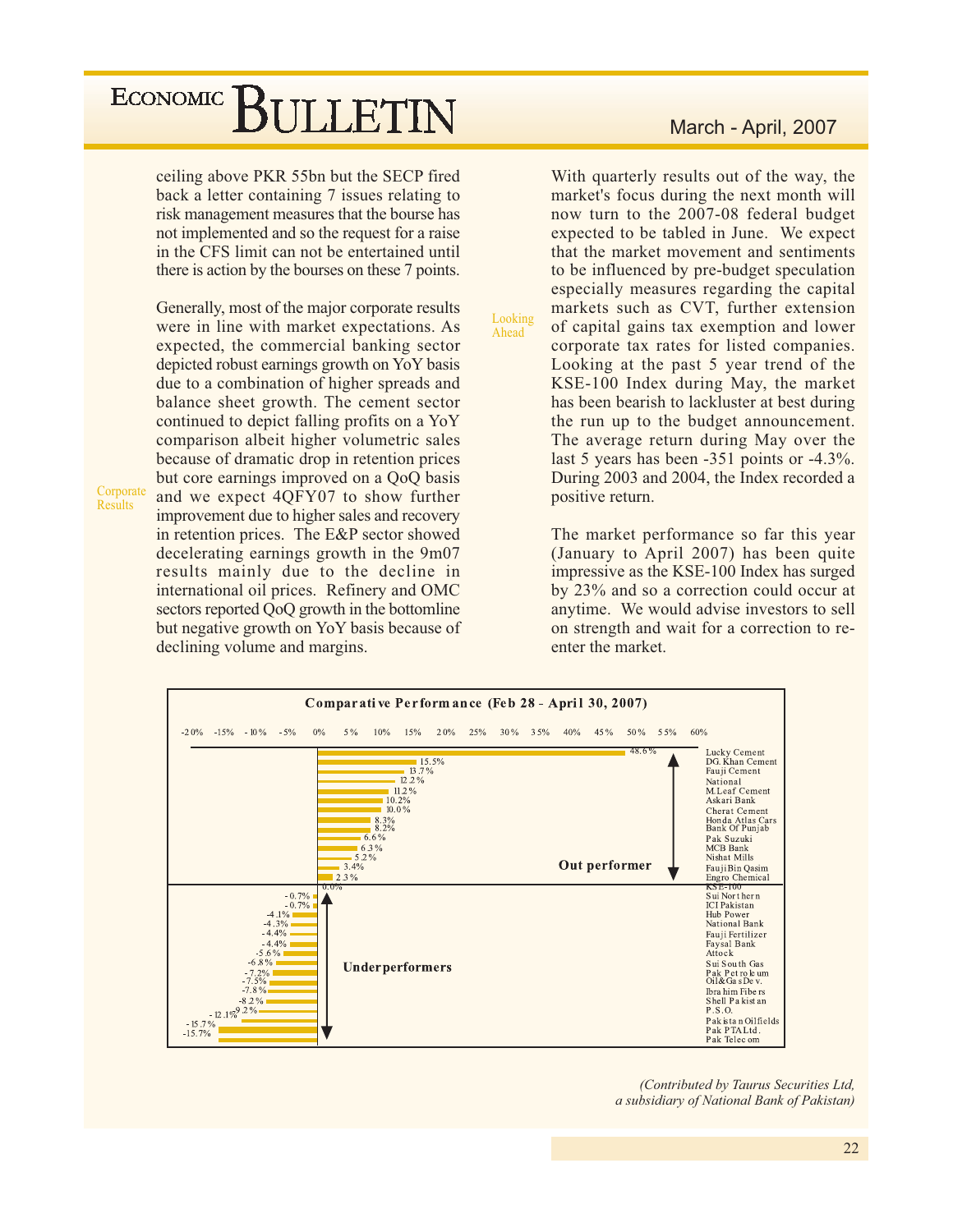## **Book/Report Reviews**

### Pakistan:

### Promoting Rural Growth and Poverty Reduction World Bank, March 2007

The rural poor in Pakistan suffer from deep poverty. Around 35 million rural people remain poor, as majority of them are neither tenant farmers nor farm owners. Non-farm households account for slightly more than half (52 percent) of the poor. This is mainly because of the prevailing highly unequal distribution of land and access to water. Low access to usable water is a major cause of lower productivity in the dry lands, land oat the tail end of water courses and areas with saline groundwater.

The Report analyzes the major constraints to rural income growth and poverty reduction in Pakistan and offers specific policy recommendations for achieving these objectives. While the Report's focus is on agriculture, the rural non-farm economy is also examined at length.

Pakistan's rural economy involves much more than just agriculture. Agriculture accounts for only 40 percent of rural household incomes and the majority of the rural poor in Pakistan are not farmers. Secondly, household welfare involves more than just income and Pakistan's rural poor are particularly disadvantaged in non-income measures of welfare. Third poverty reduction is ultimately about people.

The Report has suggested policy reforms for accelerated rural growth and poverty reduction. With respect to agriculture, it suggests for; increase agriculture productivity: improve efficiency and sustainability of water use; improve efficiency of agricultural markets.

### Rural non-farm

Provide adequate rural infrastructure; facilitate market linkages; increase access to credit.

### **Public Service Delivery**

Increase flow of resources to local government for rural development; improve administrative efficiency; enhance sustainability of RSPs.

### *Empowering the Poor*

Promote social mobilization; increase efficiency of microfinance programmes.

### **Social Protection**

Increase coverage of social protection programmes; address problems related to hevily indebted labour.

### Pakistan:

Millennium Development Goals Report 2006 **Planning Commission** Center for Research on Poverty Reduction and Income Distribution **Islamabad** 

Pakistan, a signatory to the Millennium Development Goals is fully committed to achieving them by 2015. This is reflected in its development strategy as embodied in the Medium Term Development Framework  $(2005-10)$ . This commitment is also reflected in the Fiscal Responsibility and Debt Limitation Law which mandates certain propoor budgetary outlays.

This report, the third in the series is a self evaluation on the progress of selected MDG indicators. The present report evaluates the progress made at national/provincial level during the last five years in alleviating consumption and non-consumption based poverty and inequalities. At district level, it is a self evaluation of progress made, for seven selected indicators under Goal 2, 3, 4 and 7.

It is now increasingly recognized at a policy level that poverty can only be reduced permanently if income/non-income inequalities in a society are seriously addressed and reduced. Moreover, sustained growth may be necessary, but is not a sufficient condition for poverty reduction. Distribution of income also determines the level of poverty for a given level of average per capita income in a country. In this context, the Report has suggested enforcement of the redistributive functions of the fiscal policy *i.e.* expenditure and taxation instruments.

With respect to MDG 2, achieving universal primary education, the Report shows that in terms of attainment of net primary enrolment, district of Punjab continue to dominate while many districts in Balochistan still have lowest attainment level. None of the districts have yet attained the MDG target of 100 percent for 2015.